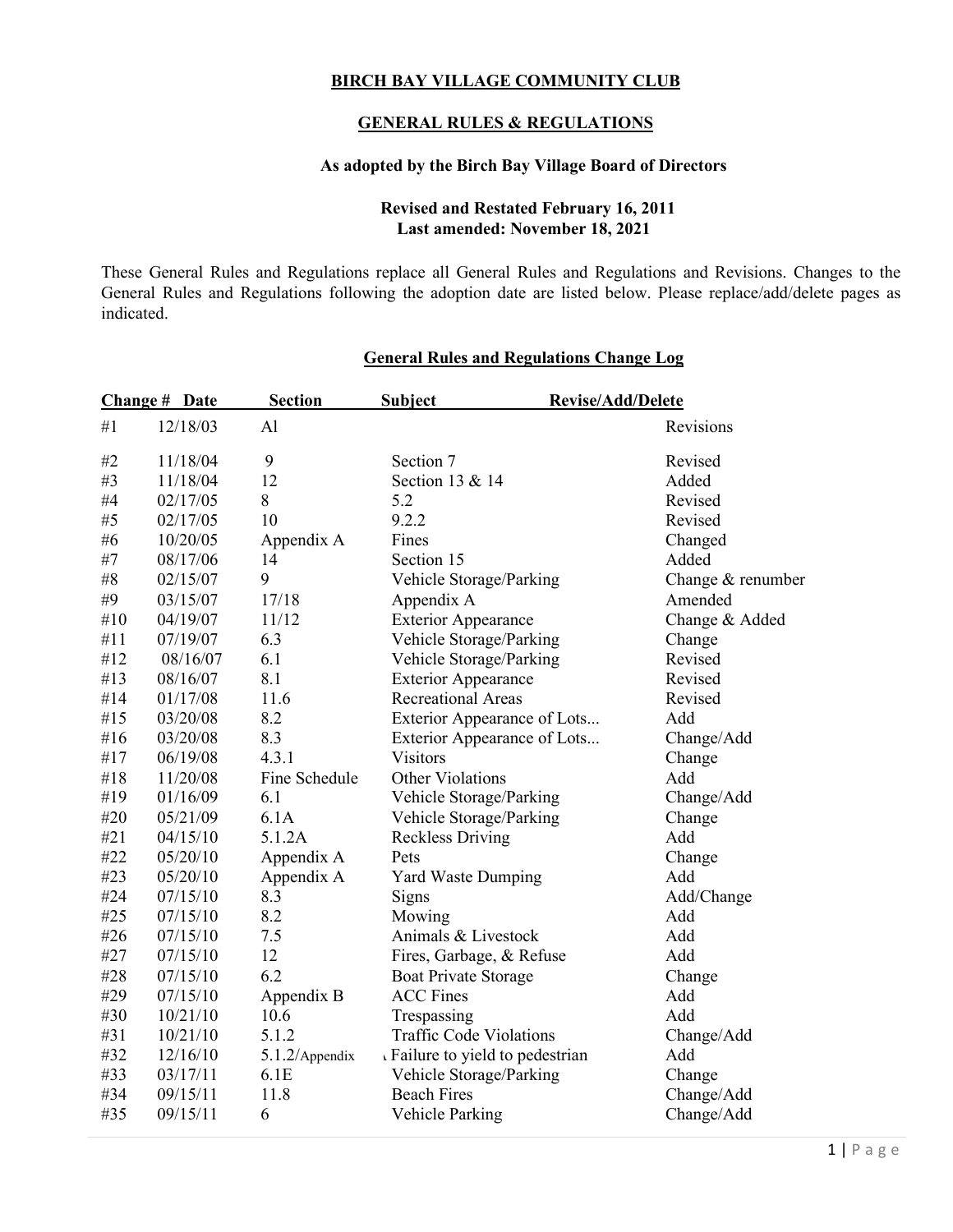| #36        | 02/16/12             | Appendix A                      | Speed Fine Schedule                              | Change                                      |
|------------|----------------------|---------------------------------|--------------------------------------------------|---------------------------------------------|
| #37        | 5/17/12              | 8.4                             | Sign Rule                                        | Change                                      |
| #38        | 11/15/12             | 8.2                             | <b>Unsightly Conditions</b>                      | Change/Add                                  |
| #39        | 01/17/13             | 4.3.1                           | Visitor's                                        | Change                                      |
| #40        | 01/17/13             | 1.4                             | Definition "House Sitter"                        | Delete                                      |
| #41        | 01/17/13             | 6.1.1                           | Vehicle Parking                                  | Add                                         |
| #42        | 01/17/13             | 8.1                             | <b>Unsightly Conditions</b>                      | Change                                      |
| #43        | 02/21/13             | 4.2                             | No Solicitation                                  | Add                                         |
| #44-       | 11/21/13             | Appendix A                      | <b>Unauthorized Rentals</b>                      | Add                                         |
| #45        | 03/20/14             | Appendix A                      | No decals/fees not paid                          | Add                                         |
| #46        | 03/20/14             | Appendix A                      | No dumping household garbage                     | Add                                         |
| #47-       | 09/19/14             | 5.1                             | Driver's License                                 | Change                                      |
| #48-       | 06/18/15             | 8.1                             | <b>Unsightly Conditions</b>                      | Change                                      |
| #49-       | 12/17/15             | 12                              | Fires, Garbage, Refuse                           | Change                                      |
| $#50-$     | 12/17/15             | 17                              | Fishing                                          | Add                                         |
| $#51-$     | 12/17/15             | 4.3/4.9.2                       | Barcodes & Decals                                | Change/Add                                  |
| $#52-$     | 07/21/16             | 16.3                            | <b>Hold Harmless</b>                             | Delete<br>Addition                          |
| #53<br>#54 | 07/21/16<br>07/21/16 | 18                              | Architectural<br>Schedule of Fines               |                                             |
| #55-       | 03/16/17             | Appendix<br>Appendix            | Schedule of Fines                                | Format change/Addition<br>Speeding addition |
| $#56-$     | 06/2/17              | 7.5/7.6                         | Pets/Dogs/Assistant Animals                      | Change/Addition                             |
| $#57-$     | 04/19/18             | 11.5                            | Pool Rules                                       | Addition                                    |
| #58-       | 04/19/18             | Appendix                        | ACC fines                                        | Addition                                    |
| #59-       | 06/13/18             | 19                              | Flags                                            | Addition                                    |
| #60        | 06/21/18             | Appendix                        | Schedule of Fines                                | Discharge of Weapons/Fireworks              |
|            |                      |                                 |                                                  | Change                                      |
| #61        | 08/15/19             | 4.7.1                           | Open House Policy                                | Change                                      |
| #62        | 11/22/19             | 20                              | <b>Security Court</b>                            | Addition                                    |
| #63        | 11/20/20             | 1.2                             | <b>BBVCC</b> Management and                      | Addition/Change                             |
|            |                      |                                 | Personnel                                        |                                             |
| #64        | 11/20/20             | 1.5                             | Amenities                                        | Change                                      |
|            |                      |                                 |                                                  |                                             |
| #65        | 11/20/20             | 4.1/4.4.1/4.5/4.6/<br>4.8       | Entry                                            | Change                                      |
| #66        | 11/20/20             | 5.1.2                           | Vehicles                                         | Addition                                    |
| #67        | 11/20/20             | 6.1.1/6.1.2/6.1.5/              | Vehicle Storage Parking                          | Addition/Change                             |
|            |                      | 6.1.8/6.4                       |                                                  |                                             |
| #68        | 11/20/20             | 7.1.1/7.2/7.6                   | Dogs/Other Pets                                  | Change                                      |
| #69        | 11/20/20             | 8.1/8.2/8.3                     | <b>Exterior Appearance</b>                       | Addition/Change/Deletion                    |
| #70        | 11/20/20             | 10.2.3                          | Noise, Language, Disorderly<br>Conduct, Trespass | Change                                      |
| #71        | 11/20/20             | 12.1.1/12.1.2/12.<br>1.3/12.1.4 | Fires, Garbage and Refuse                        | Addition                                    |
| #72        | 11/20/20             | 14/14.2/14.3/14.4               | Violations/Enforcement                           | Addition/Change                             |
| #74        | 11/20/20             | Appendix                        | Fine Schedule                                    | Addition/Change                             |
| #75        | 03/18/21             | 11.7                            | <b>Sport Court Rules</b>                         | Addition                                    |
| #76        | 11/18/21             | 12.2                            | Refuse Storage & Placement                       | Addition/Change (removed from<br>8.5)       |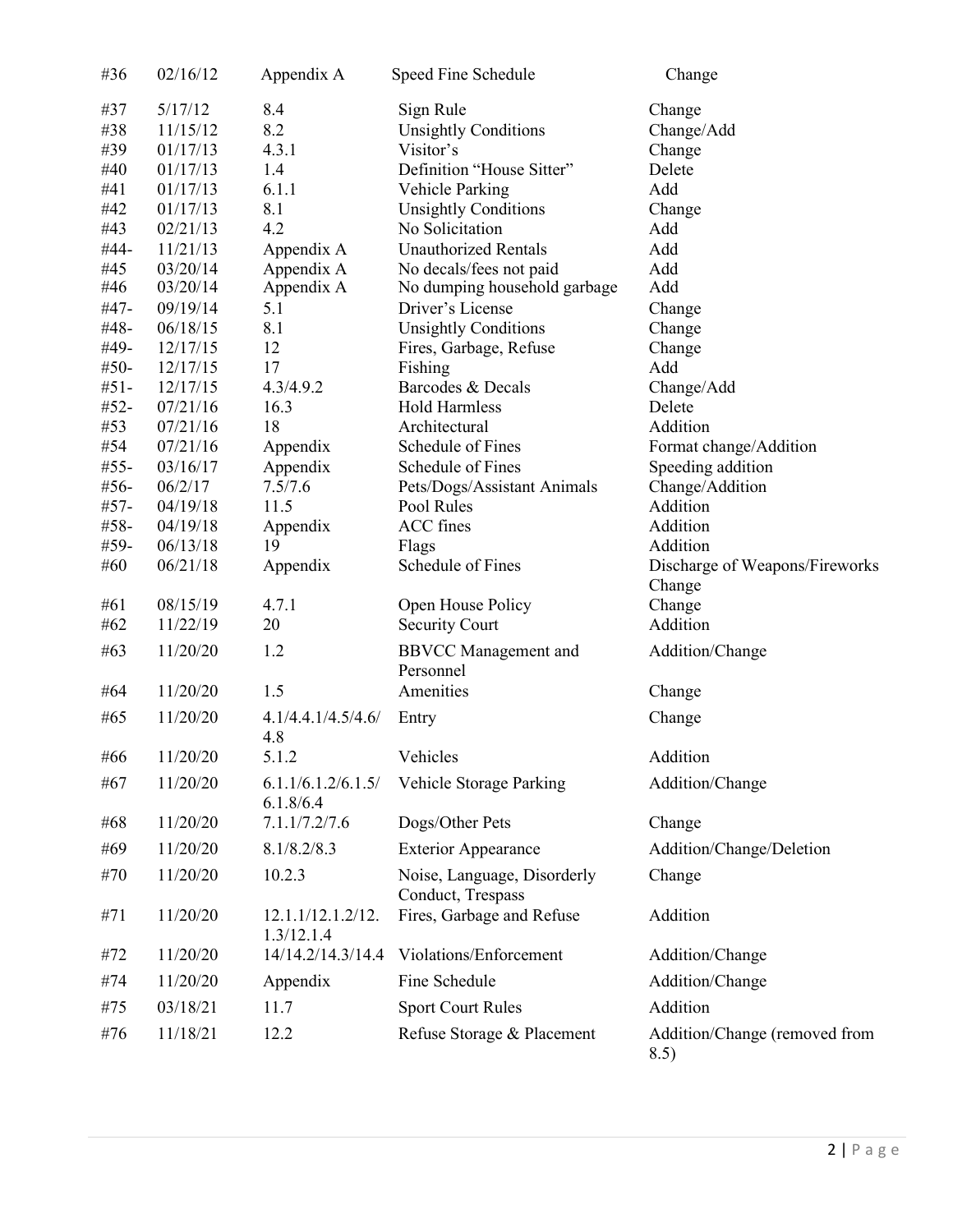Table of Contents

- 1. Introduction
	- 1.1 Description of Birch Bay Village
	- 1.2 BBVCC Management and Personnel
	- 1.3 BBVCC Governing Documents
	- 1.4 Definition of Owners/Renters
	- 1.5 Amenities
- 2. General
	- 2.1 Renter's knowledge of Rules
	- 2.2 Owners/Renters responsible for family
	- 2.3 Complaints of Violations
	- 2.4 Damage to Community Property
	- 2.5 Noxious or Offensive Activity
- 3. Emergencies/Security
	- 3.1 For Emergencies call 911
	- 3.2 Contact Professional during Emergencies
	- 3.3 Notify Manager of Threats
	- 3.4 Security Guards Accepting Items for Residents Prohibited
- 4. Entry
	- 4.1 Utility, Emergency, & Law Enforcement
	- 4.2 No outside solicitation
	- 4.3 Barcodes for Members/Renters
	- 4.4 Visitors
	- 4.5 Special Occasions Guest Lists
	- 4.6 Tradesmen
	- 4.7 Realtors & Appraisers
	- 4.8 Deliverymen
	- 4.9 Boat Entry
	- 4.10 Fee for Broken Gate
- 5. Vehicles
	- 5.1 Washington State Laws Apply within BBV
	- 5.2 Motorized Scooters/Mopeds
	- 5.3 Golf Carts
	- 5.4 Skateboards/Scooters
- 6. Vehicles/Vehicle Storage
	- 6.1 Parking/Storing Vehicles
	- 6.2 Boat Private Storage
	- 6.3 Unlicensed and/or Inoperable Vehicles
- 7. Pets/Dogs
	- 7.1 Pets Under Owner's Control
	- 7.2 Dogs at Large
	- 7.3 Noisy Dogs
	- 7.4 Dangerous Dogs
	- 7.5 Assistant Animals
	- 7.6 Animals & Livestock
- 8. Exterior Appearance of Lots and Structures
	- 8.1 Unsightly Conditions
	- 8.2 Home/Structure Exteriors
	- 8.3 Landscape/Lawn Maintenance
	- 8.4 Disorderly, Unsightly or Unkempt Conditions
	- 8.5 Outside Storage
	- 8.6 Vacant Lot Maintenance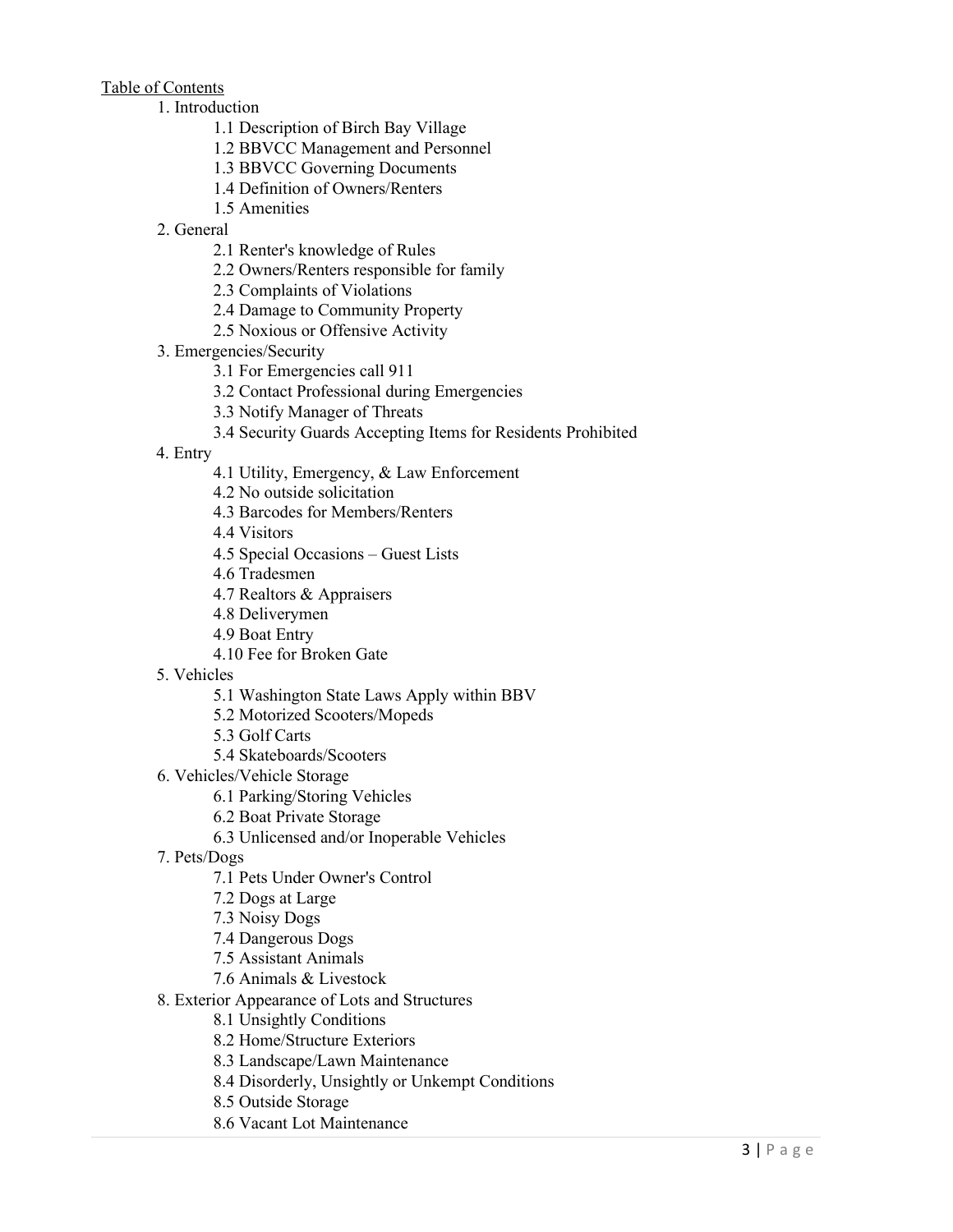- 8.7 Signs
- 8.8 Political Signs
- 9. Rental Properties
	- 9.1 Renting/Leasing Time Requirement
	- 9.2 Tenants use of Common Areas/Subleasing Prohibited
	- 9.3 Rental Agreement and Transfer Fee
	- 9.4 Owners Responsible for Renters
	- 9.5 Renter's knowledge of Rules
	- 9.6 Fees/Violations Unpaid by Renter
- 10. Noise, Language, Disorderly Conduct, Trespass
	- 10.1 Public Disturbance Noises
	- 10.2 Construction/Industrial Noises
	- 10.3 Abusive Language/Assault
	- 10.4 Disorderly Conduct
	- 10.5 Trespassing on Community Property
	- 10.6 Trespassing on Private Property
- 11. Facilities
	- 11.1 Clubhouse
	- 11.2 Golf Course
	- 11.3 Maintenance Shop
	- 11.4 Marina
	- 11.5 Pool
	- 11.6 Recreational Areas
	- 11.7 Tennis, Pickle Ball, and Basketball courts
	- 11.8 Beach Areas
- 12. Fires, Garbage, & Refuse
	- 12.1
	- 12.2 Refuse Storage & Placement
- 13. Weapons/Fireworks
	- 13.1 Discharge of Weapons/Fireworks Prohibited
- 14. Violations
	- 14.1 Fines Doubled or Tripled
	- 14.2 Appeal Fines to General Manager/Board of Directors
	- 14.3 Fine Assessment and payment
	- 14.4 Board Action for non-compliance and/or failure to pay fines
- 15. Residential Purpose Only
	- 15.1 Single-Family Residential Purposes
	- 15.2 Temporary Structures
	- 15.3 Vehicle Repairs
- 16. Docks on Kwann and Thunderbird Lake
	- 16.1 Floating Dock Approval
	- 16.2 Maintaining Floating Docks
	- 16.3 Docks Open to Public
	- 16.4 No Motorized Devices on Lakes
- 17. Fishing
- 18. Architectural
- 19. Flags
- 20. Security Court

Appendix A…..……….Schedule of Fines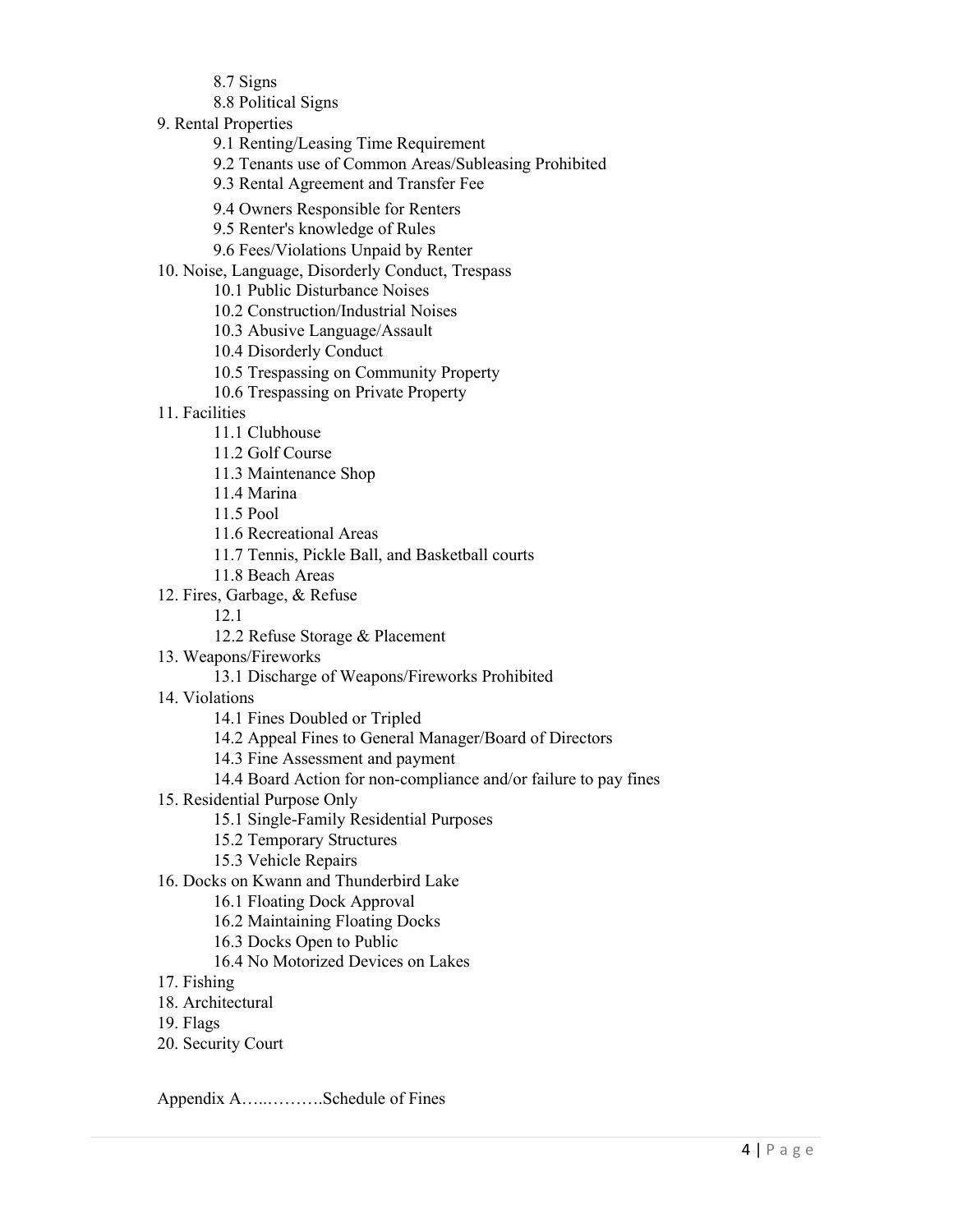#### **1. INTRODUCTION**

1.1 Description of Birch Bay Village

Birch Bay Village (BBV) is a community association composed of 1132 lots, of which nearly 900 have homes constructed upon them. BBV is a private community, which is not open to the general public. Unauthorized visitors are not allowed entry.

When purchasing a property, a person automatically becomes a member of the Birch Bay Village Community Club (BBVCC), i.e., membership is not optional.

The BBVCC is an association of all property owners. BBVCC owns, maintains and administers the common assets and facilities within BBV, which includes thirteen (13) miles of roads, multiple recreational areas and facilities listed below. These facilities are available to all property owners in good standing.

#### 1.2 **BBVCC Management and Personnel**

The Board of seven (7) Directors manages the affairs of BBVCC: The Board of Directors hires and supervises the BBVCC General Manager, who implements and enforces Board Policies. The manager is responsible for the day-to-day administration of BBVCC assets and facilities. The staff consists of:

#### General Manager:

(Hereinafter called "the Manager") Responsible for all operational matters of BBVCC, including architectural control, maintenance, rules enforcement, golf, marina and administrative functions. The Manager also serves as Harbormaster.

#### Office and Clerical Support:

Responsible for all administrative and record keeping operations of BBVCC files, names and addresses of owners, receipting all money coming into BBVCC and recording minutes of Board and Committee Meetings.

#### Bookkeeping:

Responsible for recording and accounting of all income, preparation of monthly, quarterly and yearly financial statements, invoicing members for dues, moorage, traffic fines, marina fuel and paying of all vendor invoices and payroll.

#### Maintenance Staff:

Maintains the common areas and facilities of BBVCC, under the direction and supervision of the Manager.

### Public Safety/Compliance Coordinator:

Under the direction of the Manager; responsible for marina and architectural control as well as the enforcement of BBVCC Marina Rules & Regulations and Architectural Rules

& Regulations. This staff member also serves as liaison between BBV Manager and Subcontracted Security as well as patrols community for General Rules & Regulations enforcement.

#### Golf Staff:

Maintains the BBVCC golf course and facilities; under the direction and supervision of the Manager.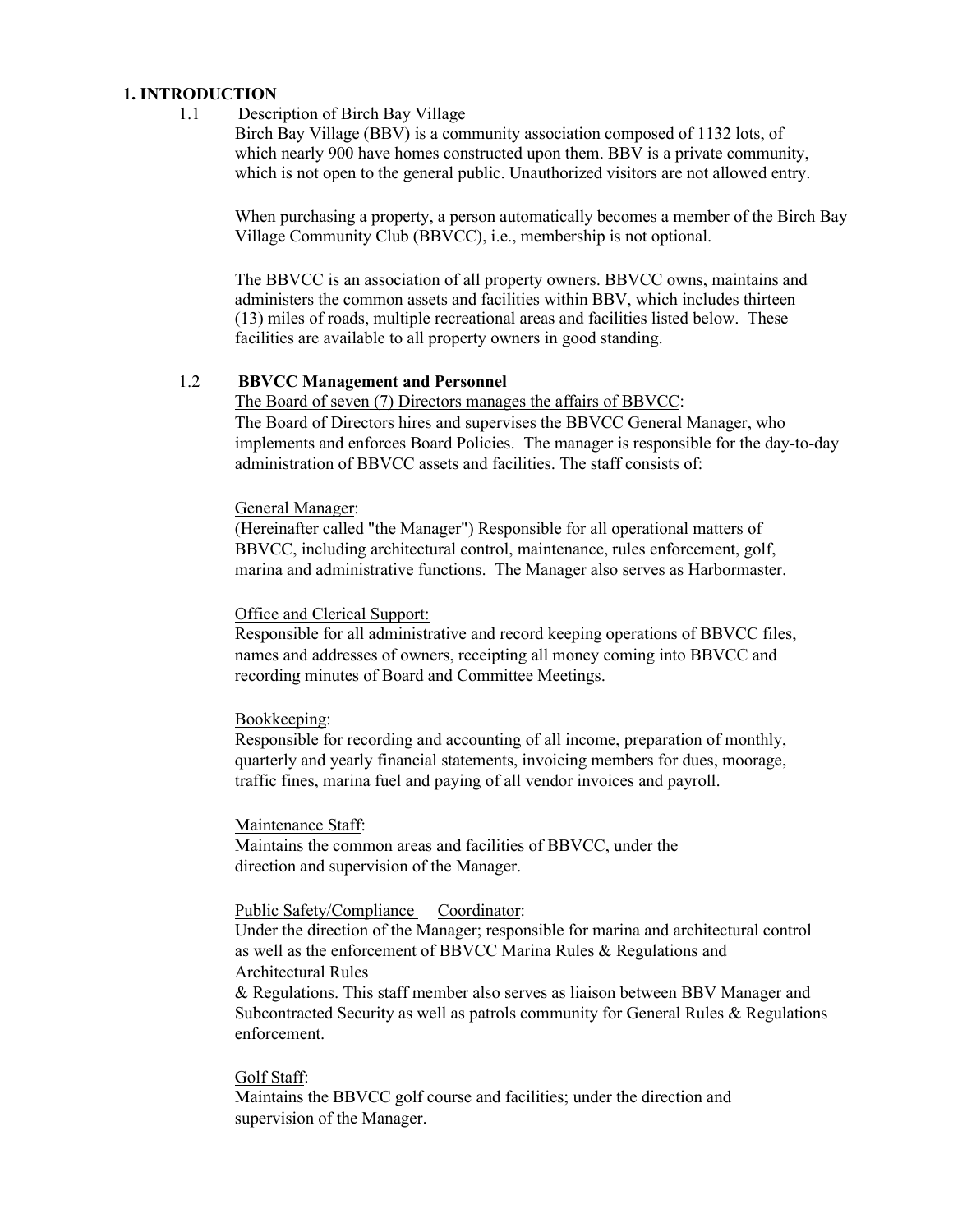Pro Shop Staff:

Provides golf play support services as well as snack bar service at the Golf & Grille; under the direction and supervision of the Manager.

Security:

Subcontracted employees responsible for policing and monitoring front gate entry as well as the BBVCC private and community properties. Both the front gate and patrol are on duty 24 hours a day, 7 days a week.

#### **BBVCC Office Hours:**

Monday thru Friday 8:30am – 4:30pm Closed Saturday and Sunday and Selected American Holidays.

### 1.3 **BBVCC Governing Documents:**

- 1. Articles of Incorporation of Birch Bay Village Community Club, Inc.
- 2. Declaration of Rights, Reservations, Restrictions and Covenants of Birch Bay Village
- 3. Revised and Restated Bylaws of Birch Bay Village Community Club
- 4. Birch Bay Village Community Club General Rules & Regulations
- 5. Birch Bay Village Community Club Architectural Rules and Regulations
- 6. Birch Bay Village Community Club Marina Rules and Regulations
- 7. Birch Bay Village Community Club Golf Course Rules and Regulations

#### 1.4 **Definition of Owners/Renters**

#### *Owners*

For all purposes, are the parties that are listed on the property deed recorded at the Whatcom County Courthouse and recorded at the BBVCC Office.

Children and relatives of owners, unless listed on the deed, do not qualify as owners and, therefore, do not have any authority pertaining to the property and amenities of BBV.

*Owners in Good Standing*

Property owners whose dues are current and whose privileges of using the facilities of BBV have not been revoked or in any way limited as a result of action of the Board of Directors because of that property owner's violation of rules or regulations of BBV, shall be considered "Members in good standing".

Owners declared "Not in good standing" will not be allowed access to amenities or entrance with their vehicle. (See Revised and Restated Bylaws of BBVCC Inc., Section 7.9).

### *Renters*

A renter is any person(s) renting property in BBV for 30 days or more. The BBVCC requires a copy of the lease/rental agreement and payment of the Rental Transfer Fee.

#### *Visitors/Guests*

A visitor/guest is any person(s) visiting any owner/renter in BBV. Visitors/guests must be listed on a Guest Authorization Card signed by the owner or called in by the owner.

### 1.5 **Amenities**

The BBVCC Office is located at 8055 Cowichan Road.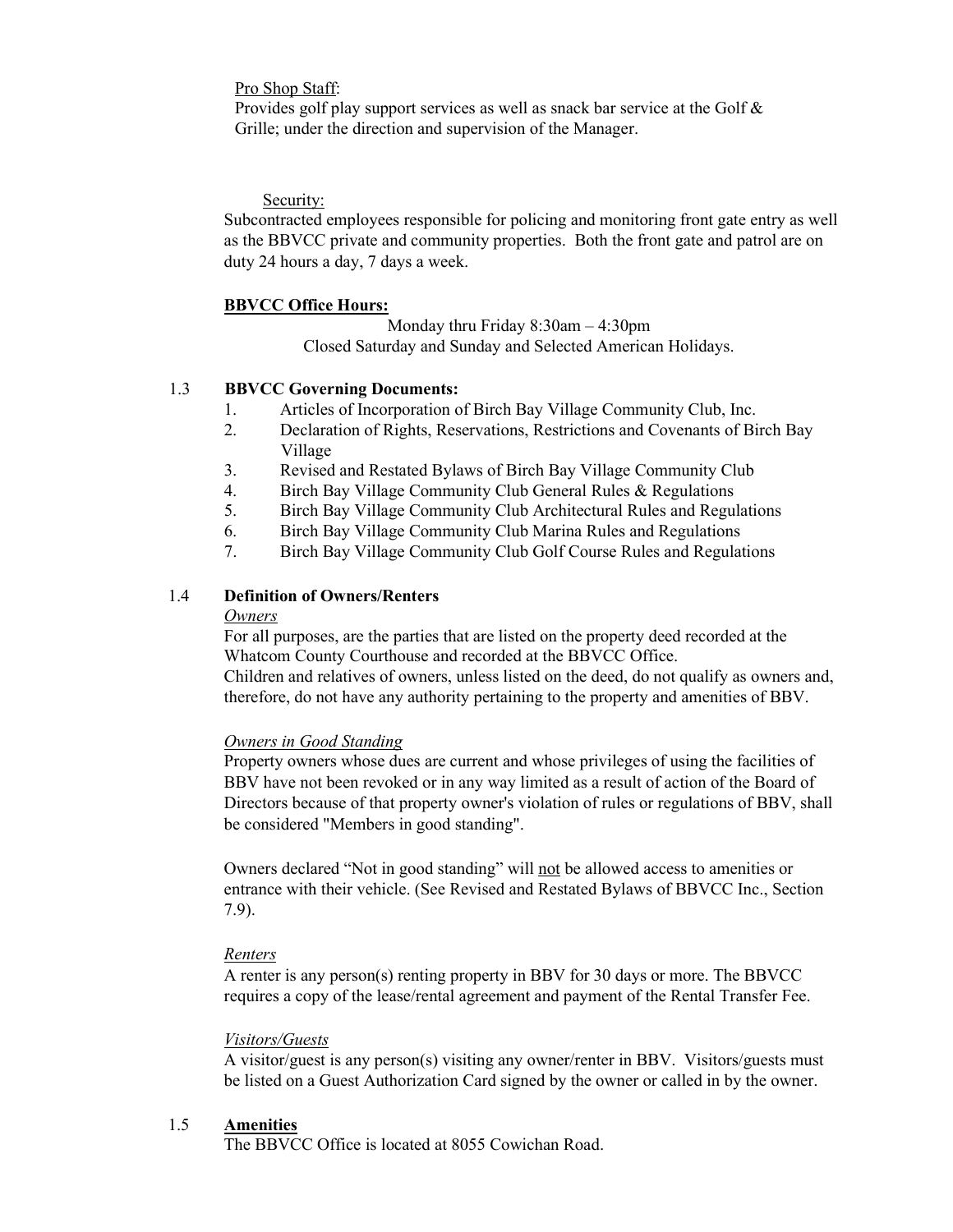The Security Facility (Front Gate) is located at 8290 Sehome Road

The BBVCC Clubhouse is located at 8181 Cowichan Road. The Clubhouse is available for the exclusive use of Club owners. Maximum capacity is 60 persons. It is also used as a meeting room for Board of Directors, Committee meetings and scheduled BBV social activities.

The BBVCC golf course is a 9-hole, par 3, course, normally playable year-round. The Pro Shop is located at 8169 Cowichan Road and is open daily during summer months. During spring and fall, the Pro Shop is open on weekends. The Pro Shop is closed in the winter. Private tournaments may be booked.

The Marina contains four (4) docks and a launch ramp. Two community docks, located in the Marina basin, are available for temporary use by guests of members, or by members

of reciprocal yacht clubs. There is a gas dock that is available as a service to owners only.

The pool is located adjacent to the Clubhouse at 8195 Cowichan Road. Its dimensions are 75 ft. in length, 35 ft. in width. The depth is 3 ft. at each end and 5 ft. in the center. Change rooms are available for users.

The BBVCC also owns beachfront, recreational areas, basketball, pickle ball and tennis courts. The recreational areas contain restrooms, a barbeque shelter, and in two locations, a "Big Toy" playground structure.

## **2. GENERAL**

Owners of Birch Bay Village properties shall always abide by the BBVCC governing documents.

- 2.1 Owners leasing or renting their BBV Property shall be responsible for advising occupants of these Rules and Regulations.
- 2.2 Owners and/or occupants of the property shall always be responsible for the conduct of their family members and guests.
- 2.3 Complaints regarding violations of these rules shall be submitted to the Manager.
- 2.4 Activities that may cause damage to BBV common property are strictly forbidden. Common property includes, but is not limited to, the buildings, landscaping, pool, courts, roads and other areas. Damage to any part of BBV common property shall be the financial responsibility of the owner and/or tenant.
- 2.5 No noxious or offensive activity shall be carried on in BBV nor shall anything be done therein which may be, or may become, an annoyance to other occupants. The Board of Directors, or the Manager, shall determine what constitutes noxious or offensive activity, at its discretion.

## **3. EMERGENCIES/SECURITY**

### **3.1 In emergency, CALL 911.**

- 3.2 When dealing with emergencies every attempt must be made to obtain the immediate involvement of professionals who are trained to respond to the situation (public safety, rescue, fire, law enforcement).
- 3.3 The Manager should be advised of any threat to the community safety and security.
- 3.4 Residents are advised that Security guards may not accept messages, keys, packages, money, or other items for residents.
- 3.5 Residents are advised that security guards are not allowed to give roadside, or other,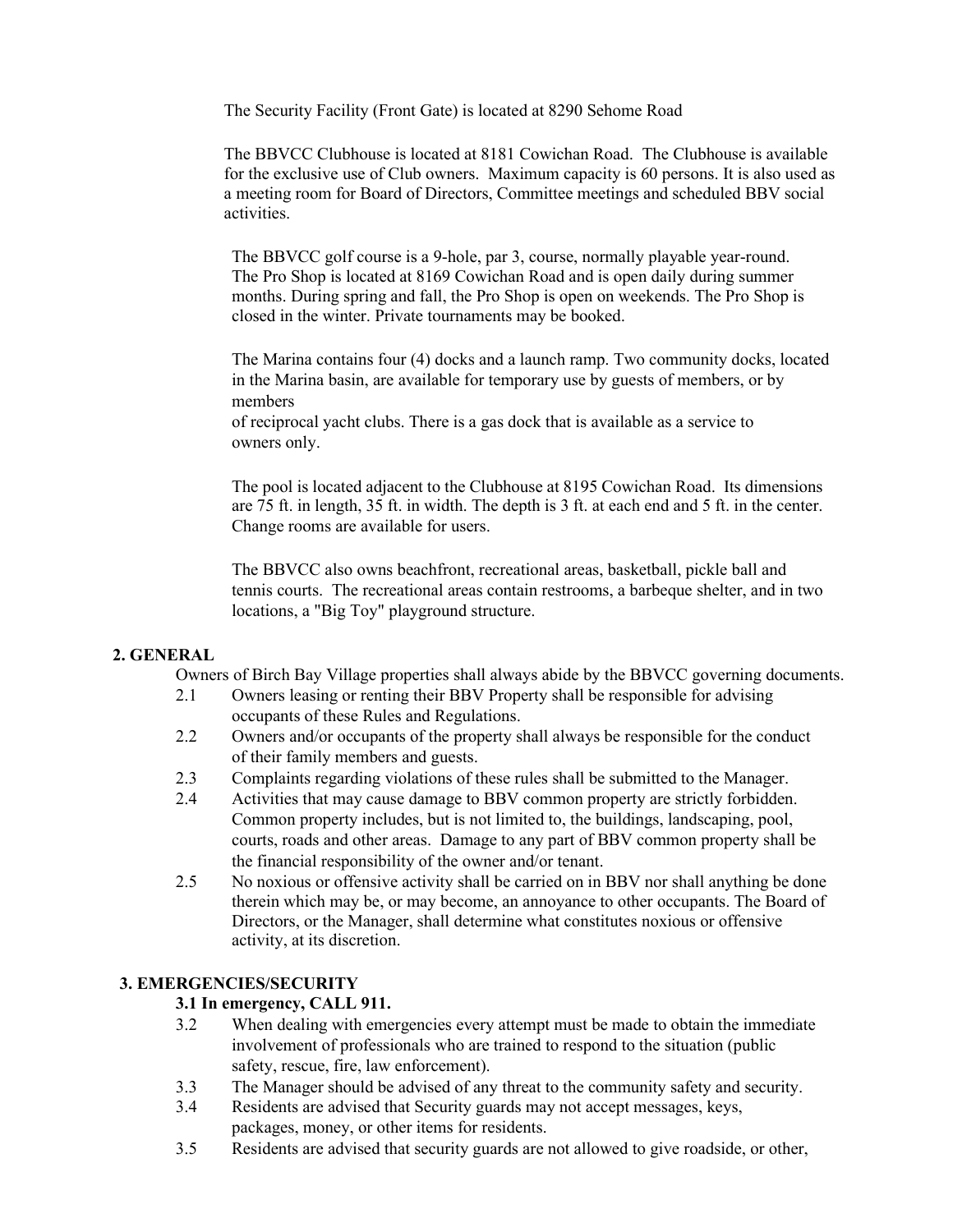assistance or service on a personal level to any resident, unless the lack of such action will cause a safety hazard or further jeopardize property of others.

# **4. ENTRY**

- 4.1 Utility, Emergency, Law Enforcement , Governmental Agencies, and process servers may enter BBV without preauthorization, but will be required to show identification and, when necessary, proof of purpose.
- 4.2 Outside solicitation is prohibited within Birch Bay Village. Sales representatives will not be allowed entry, and if outside solicitation is found within the Village, Security will require that they cease immediately and if necessary, escort them from BBV.
- 4.3 Owners and Renters may enter the Village through the right lane at the Security Facility Gate, which is marked "Members". In order to use the "Member" lane, residents must have a valid Barcode on their vehicle, which will open the gate automatically. Barcodes may be obtained by qualified owners/renters at the Club Office. A copy of current vehicle registration in the owners/renter's name is required to receive a barcode. (Barcodes are non-transferable.)
	- For renters: a copy of the rental/lease agreement on file is required.
	- For other occupants: the owners/renters Guest Card must list the person as "other occupant" and the address on the vehicle registration must match the owners/renters address.
	- For company vehicles: proof of ownership of the company is required (e.g. business card, etc.).
- 4.4 Visitors, unless they are arriving in the company of a member, must stop at the Security Facility Gate. Visitors will be required to give the guard their name and the name and address of the person he/she wishes to visit.
	- 4.4.1 The Visitor's name must be on a Guest Card or guest list supplied by the member, called in by the member or added online through the owner portal. Guest Cards may be obtained at the BBV office. No "open" or "anyone who asks" authorizations will be accepted. Guest Cards are available only to owners of record, residents of record and/or renters who have a renter agreement on file in the BBV office.
	- 4.4.2 If the visitor's name is on the list of those individuals authorized entry.
	- 4.4.3 If the Visitor's name is not on the guest card or call-in log; the visitor may use the telephone outside the gate to call the owner and arrange entry.
- 4.5 Special Occasions Guest Lists:

Residents may give a list of prospective guests to Security for a single entry for special occasions, such as Golf Tournaments, Bazaars, Birthday Parties, and so forth or may be added by the resident through the online portal. This list must be authorized by an owner/resident, or by a functionary of BBVCC. The list must be dated and alphabetized, if more than twenty (20) names.

4.6 Tradesmen:

Reporting to perform a job at a location within BBV must be on a Construction List that the owner and/or contractor have filled out, listing all subcontractors and suppliers. Company names are sufficient provided the employees have proper identification when attempting to check in at the gate. If a tradesman is not listed as authorized for entry he/she will be turned away.

- 4.7 Realtors and Appraisers
	- 4.7.1 Must show a business license or other form of identification and inform the guard of the primary property they plan to view.
	- 4.7.2 The real estate agent or appraiser will sign an acknowledgement of receipt of regulations governing real estate agents or appraisers within BBV boundaries.
	- 4.7.3 Once the above acknowledgement is signed, and the employing company is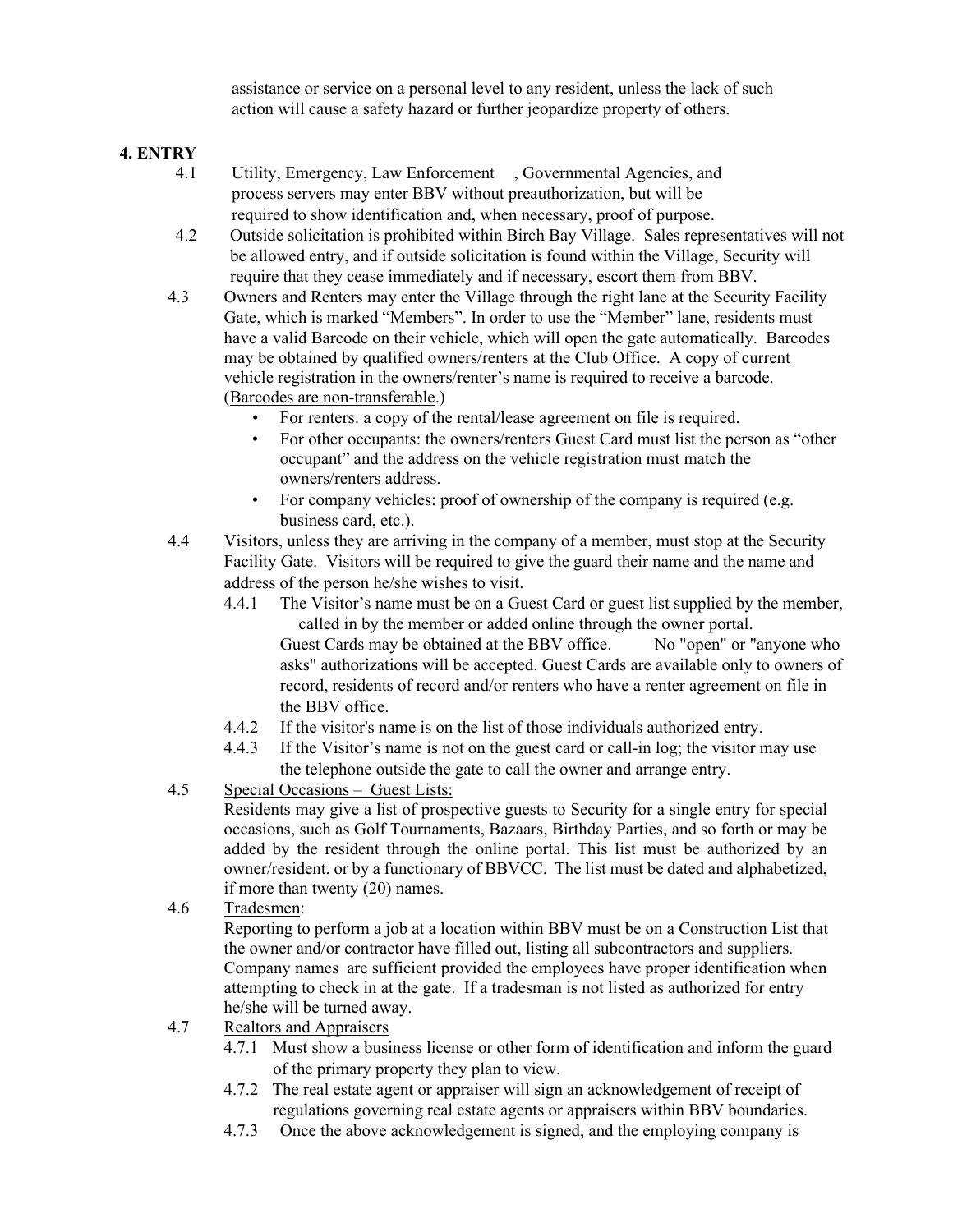verified as in good standing, the agent wi ll be granted access to BBV. If the company or agent is not in good standing w i t h BBV they may not be admitted for business purposes.

- 4.7.4 Agents are responsible for their client's activities within BBV boundaries. All clients must sign-in with security at the front gate. The agent may bring the client in while riding in the same vehicle or the client may follow the agent to the property driving their own vehicle. The agent is responsible for escorting their client into and out of BBV.
- 4.7.5 If an agent or appraiser is a resident in BBV he/she may come and go as any member can. If the agent has a client with them, he/she must enter on the visitor side and show credentials the same as any other agent.
- 4.7.6 Open Houses
	- 4.7.6.1 Open house may be held on any day of the week.
	- 4.7.6.2 Open houses are limited to (4) pre-scheduled time slots per day.
	- 4.7.6.3 Agents may schedule one, t w o (2) hour, open house during the following time slots.
		- 10 a.m. to 12 p.m.
		- 12 p.m. to 2 p.m.
		- 2 p.m. to 4 p.m.
		- 4 p.m. to 6 p.m. (During daylight savings time)
	- 4.7.6.4 Agents must sign up at the BBV Office and schedule their open houses on a first come, first served basis. The open houses may be scheduled no sooner than (2) weeks prior to the open house and the agent may pick only (1) slot per day at a time. Additional time slots may be scheduled if still available wi th in 5 days of the proposed open house.
	- 4.7.6.5 There must be a minimum of t w o agents to conduct an open house. One must always be at the BBVCC Entry gate to greet and escort clients to / from the open house.
	- 4.7.6.6 The agent holding the open house must be the listing agent or an assigned agent affiliated wi t h the exclusive listing brokerage.
	- 4.7.6.7 Open house signage on BBV property is restricted to (1) sign in the BBVCC front parking lot to identify the greeting realtor who is hosting the open house. (No other open house signage is to be disbursed wit hi n BBV)
- 4.8 Deliverymen/ride share

Delivering items to residents in BBV shall be handled the same as Visitors. Standard delivery companies that do not need to be called in, but will be allowed with proper identification:

Amazon, DHL, FedEx, UPS

Other deliverymen and/or ride share companies need to be called in.

4.9 Boats/Trailer Entry

For any boat or trailer to enter BBV they must enter through the "visitor lane" and meet the following criteria:

- 4.9.1 Car toppers may come and go without decals.
- 4.9.2 Current Launch, Moorage or Entry decal must be attached to the boat and trailer. Decals must be obtained at the BBV Office with registration/title in the owners/renter's name (company trailers/boats must provide proof of ownership of the company).
- 4.9.3 Boats of Guests/Visitors are not allowed to enter BBV unless pre-authorization has been given by management. Information shall be provided to guests/visitors as a courtesy to inform them of alternate locations where boats may be stored or launched.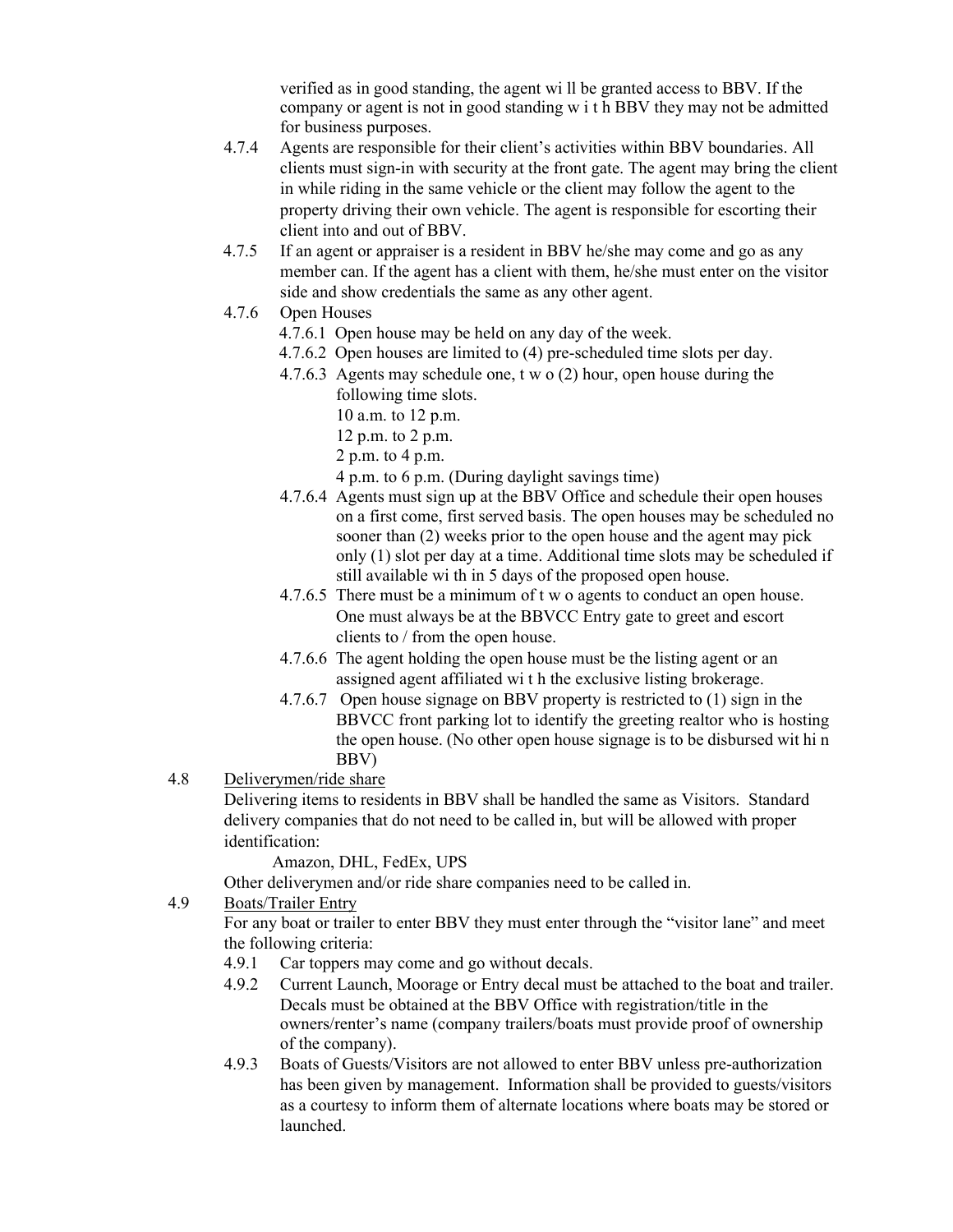### 4.10 Fee for Broken Gate Arms

The gate arms may occasionally be broken either accidentally or intentionally. The Board of Directors has established a fee to cover the replacement cost of each broken gate. Security Officers will stop anyone observed breaking a gate arm, inform him or her of the fee and that the fee must be paid within 24 hours or the matter will be turned over to the County Sheriff.

## **5. VEHICLES**

5.1 Laws of the State of Washington will apply to use of BBV roads, a valid Driver's License is required for all drivers of motor vehicles and golf carts in BBV.

5.1.1 The speed limit on all roads within BBV is 20 MPH. Violators will be subject to citations.

- a) Drivers must pull their vehicles over at the earliest opportunity when directed by a security officer. If a traffic violation has occurred the driver has to identify himself, or herself, to the security officer.
- b) The security officer will inform the driver of the violation. The driver may be cited or warned depending on the circumstances.
- c) Any citation may be appealed to the Board of Directors or Security Court (See GR&R 20 and Schedule of Fines).
- d) After three (3) speeding citations in two (2) years, the violator shall appear before the Board for determination of possible penalties.
- e) After four (4) speeding citations in three (3) years, the violator may lose Village driving privileges after the appropriate Board hearing per Bylaws 4.5.2 & 7.9. Following the Board hearing where the violator was given an opportunity to comment on the violation, the Board shall notify the violator/owner in writing of the Board decision.
- f) This policy shall not limit Board discretion in suspending driving privilege in BBV prior to a violator accumulating four (4) citations, after a Board hearing pursuant to Bylaws 4.5.2 & 7.9.
- 5.1.2 The violations of the traffic code of BBV are:
	- a) Reckless Driving, as defined by Washington State Law
	- b) Negligent Driving, First Degree as defined by Washington State Law
	- c) Negligent Driving, Second Degree as defined by Washington State Law
	- d) Speeding per fine schedule
	- e) Running stop signs (including bicyclists)
	- f) Failure to yield right-of-way
	- g) Failure to yield to a pedestrian in a crosswalk
	- h) Passing vehicles in excess of the Basic Speed Limit (20 MPH)
	- i) Improper or unsafe parking within the Village (including 1 hour parking in loading zones)
	- j) Unlicensed operator of motor vehicle or golf cart
	- k) Unlicensed motor vehicles (except golf carts)
	- l) Failure to properly display barcode
	- m) For parking regulations see Section 6.
	- n) Intentional/Excessive automotive noise
- 5.2 The use of motorized scooters/mopeds, or small two wheeled vehicles, will be allowed only if they are registered and a decal obtained (with the exception of 'mini-cycles' or 'pocket rockets' or similar vehicles which are banned from Birch Bay Village) at the BBVCC office under the same requirements as other vehicles. No rental scooter/mopeds will be allowed to enter BBV.
- 5.3 The unsafe use of skateboards and scooters (motorized or not) on BBV Community roads is prohibited. The use of skateboards and/or scooters around common areas and/or facilities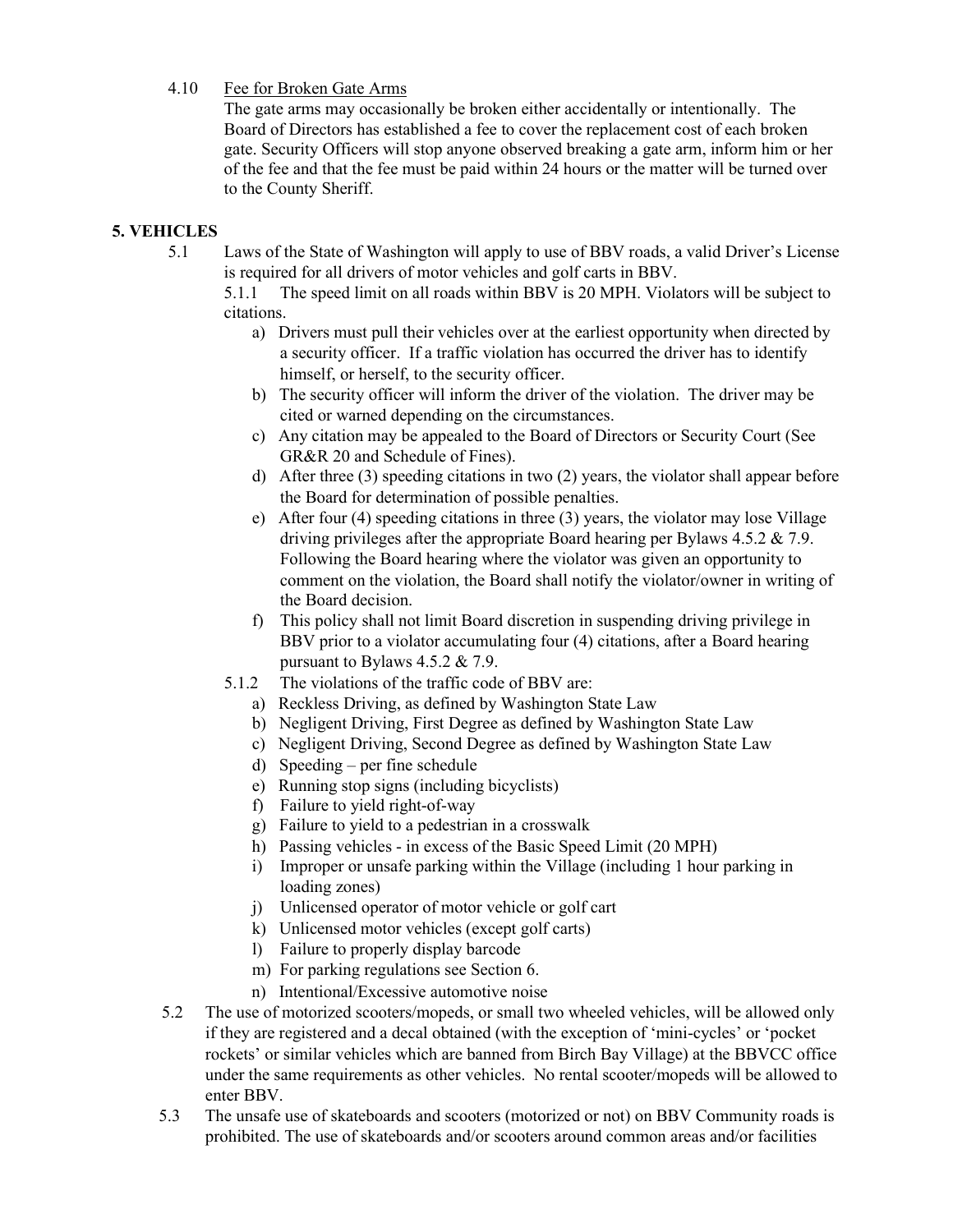(such as tennis and basketball courts, pool, pro shop, golf course, clubhouse, marina, security facility) is prohibited. Offenders will be fined. (See Fine Schedule.)

### **6. VEHICLE STORAGE/PARKING**

- 6.1 Personal vehicles, recreational vehicles, motor homes, trailers, boat trailers, and one light duty commercial vehicle may be parked or stored in an orderly manner only within a village approved, designated and properly maintained gravel or paved area on the owner's lot which has his home on it. A maximum of four (4) vehicles may be regularly parked outside the garage on the owner's property, including those parked on the gravel parking strip next to the street
	- 6.1.1 Vehicles may be parked in front of the owner's home on the graveled right-ofway (parking strip) for up to 72 hours. Parking for longer than 72 hours is considered storage and is not allowed. A short-term special parking pass may be applied at the office for extraordinary circumstances but cannot exceed an additional five (5) days and has approved by the Board President. All vehicles must be completely off road edge . Any vehicle deemed a safety hazard must be removed immediately. Vehicles parked in violation of this section will be fined and subject to towing.
	- 6.1.2 One or more of the four vehicles regularly parked on a resident's lot may be a boat, trailer, or other recreational type of vehicle. RV, Boat, and Trailer parking is not allowed on any BBV Roads, road shoulders, or parking strips.
	- 6.1.3 In addition to the four vehicles regularly parked on a resident's lot, one RV, be it motor home or trailer, may be parked or stored in the driveway, alongside the house on a BBVCC approved gravel or paved area of the lot.
	- 6.1.4 No personal vehicles may be regularly parked on another owner's property, including the parking strip along the street in front of another person's property. An owner may grant written permission for another person to regularly park on their private property, so long as his own five vehicle total is not exceeded by doing so but cannot grant permission to park in the parking strip in front of their home. A copy of the written permission to park on private property must be provided to, and on file in, the BBV Office before such parking occurs.
	- 6.1.5 A maximum of four complimentary front gate barcode stickers will be issued per Lot ; vehicles must be registered with address on file. One additional barcode sticker may be applied for if the fifth vehicle stored on the lot is of a type that would require one, such as a motor home or vehicle other than a trailer. Additional bar codes may be issued for an annual fee provided extra vehicles are not in violation of any parking regulations.
	- 6.1.6 Boaters leaving BBV Marina on a boat trip may leave one passenger vehicle (or pickup) at the designated Marina Parking Lot for the duration of the trip.
	- 6.1.7 Boats and boat trailers (with proper decals and owners having paid a current launch or moorage fee) may be stored in the BBV boat storage yard at the marina for a fee (contact BBVCC office for further Information).
	- 6.1.8 Commercial vehicles such as, but not limited to, trucks, truck tractors, semitrailers, implement trailers, heavy equipment, compressors, back hoes,

cement mixers and rolling stock, or any other equipment used for construction, or commercial boats may be parked or stored on Birch Bay Village Community Club property or rights of way only when authorized by the BBVCC Management.

6.2 Boats/boat trailers (with proper decals and owners having paid a current launch or moorage fee) may be stored in the boat storage yard adjacent to the marina. The BBVCC management office controls the allocation of each parking space. Only boat trailers may be used for dry land storage of boats. Temporary or permanent storage support for boats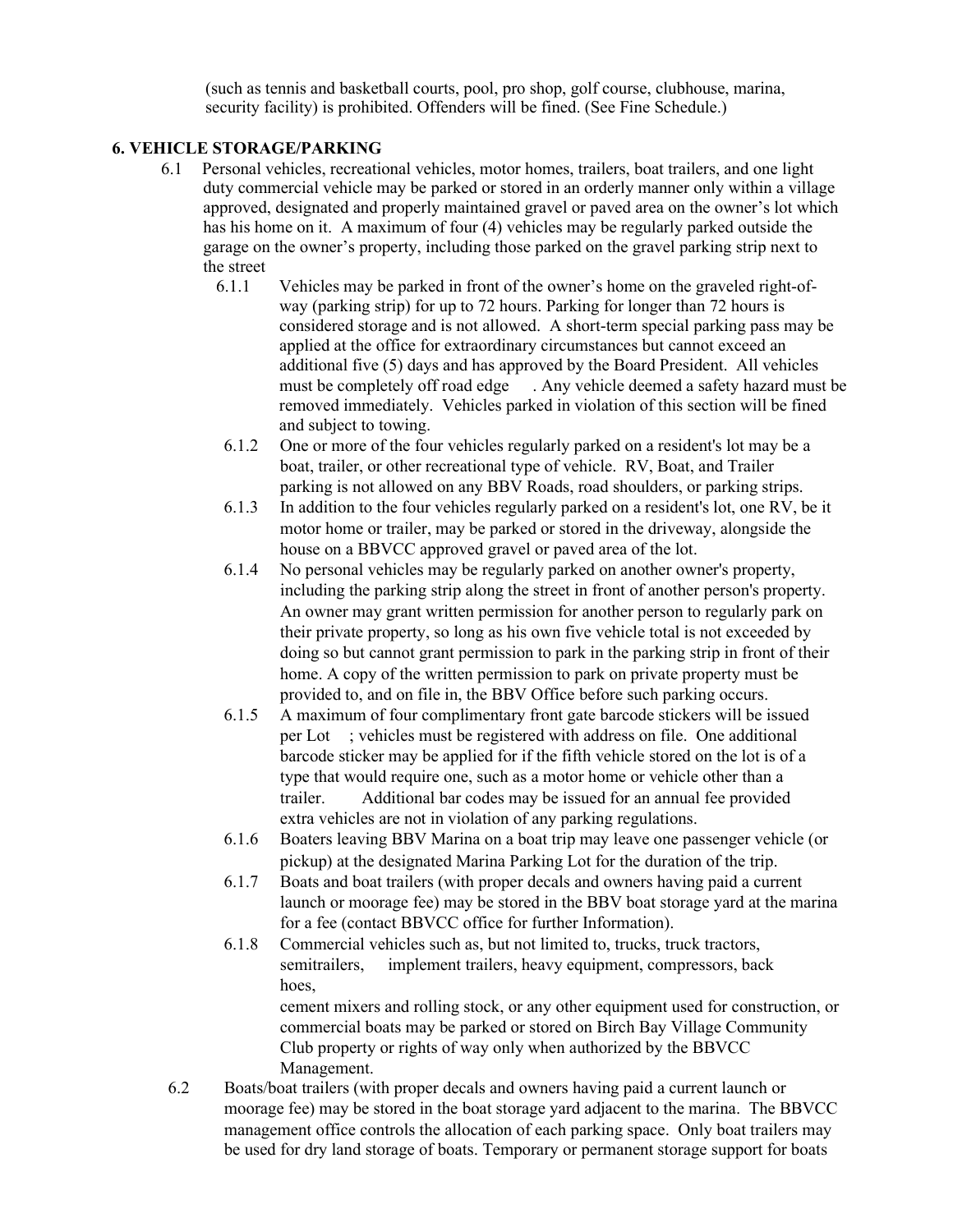such as large metal drums, cinder blocks, wooden supports, etc. are forbidden for use in BBVCC.

- 6.3 Unlicensed and/or inoperable vehicles shall be considered abandoned and not allowed on any Lot, Track or Parcel of said land in Birch Bay Village unless permitted by BBVCC Management.
- 6.4 Storage Pods

Temporary storage pods up to 20 feet may be used, with management approval and pass displayed, for up to three months provided pod is stored on the owners driveway and not in the right of way. Extension for remodeling month by month upon request

## **7. DOGS/OTHER PETS**

- 7.1 Only generally accepted **household** pets (i.e., dogs and cats) are allowed in BBV.
	- 7.1.1 All pets must always be leashed and under direct control of a responsible person when off the owner's property. Use of others' private property or vacant lots for off leash time is only allowed with express permission on file with the office of that property owner and acceptance of liability of any issue that may arise from the use of that property in such a manner.
	- 7.1.2 Owners are obligated to clean up after their animals on all BBV property and on properties other than their own. Offenders will be fined. (See Fine Schedule.)
- 7.2 Dogs at large are in violation of the Bylaws governing BBV. The Bylaws require all property owners and tenants to keep their pets under control. No dogs can roam at large within the confines of BBV. (see Fine Schedule)
	- 7.2.1 Dogs off the owners/tenant's property must be on a leash. This is a Whatcom County Regulation.
	- 7.2.2 Property owners whose dog is observed at large in BBV are subject to fines and/or privileges to use the facilities and amenities BBV may be revoked. (See Fine Schedule and notification and hearing regulations pursuant to Section 7.9 of the Bylaws.)
- 7.3 It is unlawful to harbor or keep a dog that frequently, or habitually, howls, barks, or otherwise produces loud noises that unreasonably annoy or disturb another resident. Infractions of this regulation shall receive a written warning for the first offense, a fine for the second offense, and incremental doubling of the previous fine for infractions thereafter.
- 7.4 BBVCC shall require all dangerous dogs, guard and/or attack dogs to be registered with the Manager. The Manager shall advise of restrictions and requirements as well as enforcement regarding dangerous dogs, guard and/or attack dogs. Definitions are below.
	- 7.4.1 "Dangerous dog" means any dog that, according to records of the animal's behavior:
		- Has inflicted severe injury on a human being without provocation on community, or private property;
		- Has killed a domestic animal without provocation while off the owner's property;
			- Has been previously found to be potentially dangerous, the owner having received notice and the dog again has bitten, attacked or endangered the safety of humans, or domestic animals.
	- 7.4.2 "Guard or attack dog" means any dog which has been trained and used for protection of persons or property by exhibiting hostile or aggressive propensities, or which will attack on signal or command, except those dogs owned/used for law enforcement.
	- 7.4.3 "Potentially dangerous dog" means any dog that when unprovoked:
		- Inflicts bites on a human or a domestic animal either on community or private property; or,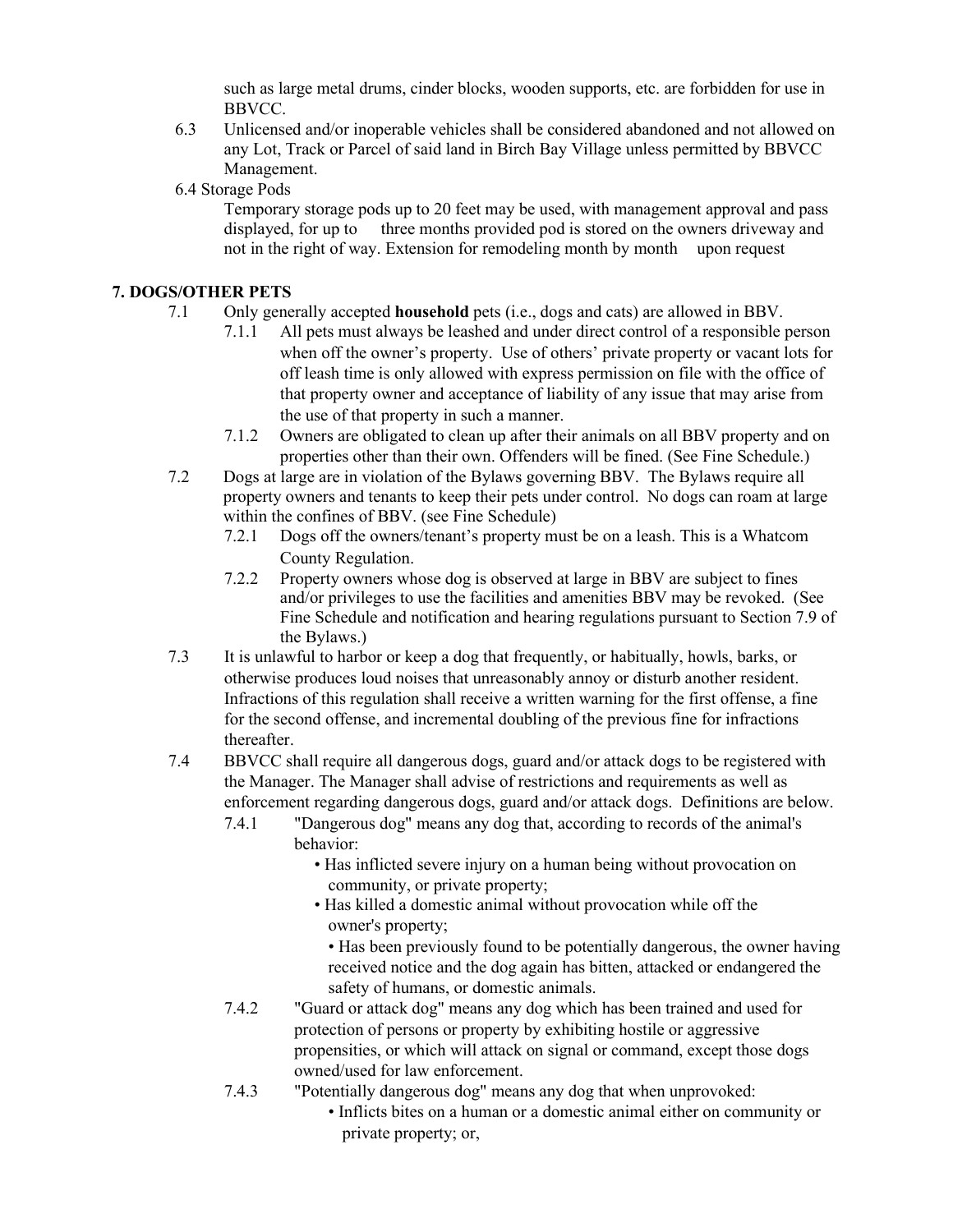- Chases or approaches in a menacing fashion or apparent attitude of attack any person on the roadways, or any community grounds; or,
- Any dog with a known propensity, or disposition, to attack without provocation, or to cause injury or otherwise to threaten the safety of humans or domestic animals.
- 7.5 Assistant animal of any kind are allowed in BBV, as long as the person seeking a reasonable accommodation for an assistance animal provides documentation from a health professional that the animal provides support that alleviates one or more of the identified symptoms or effects of an existing disability. Such documentation shall be consistent with HUD guidelines.
- 7.6 No animals, beekeeping, poultry or livestock of any kind shall be raised, bred or kept on any lot except that dogs, cats and other household pets may be kept provided that they are not kept, bred or maintained for any commercial purposes.

## **8. EXTERIOR APPEARANCE OF STRUCTURES AND LOTS**

- 8.1 Refuse & Debris Debris, trash, rubbish, vehicles of any kind shall not be dumped, placed or permitted to accumulate on any lot, tract, or parcel or any portion thereof.
- 8.2 Home/Structure Exteriors The exteriors of all structures must be maintained in a neat and orderly condition. Any other unsightly condition or exterior appearance that detracts from the overall appearance of BBV is not allowed.
- 8.3 Landscape/Lawn Maintenance Lawns & landscape areas are expected to be maintained in a trim/clean/weed-free manner, including parking strips in front of property.

 8.4 Nothing can be done to any portion of a lot, tract or parcel or any portion thereof that is unsanitary, unsightly, offensive, or detrimental to persons using or occupying any other portions of BBVCC. Any disorderly, unsightly, or unkempt conditions that would cause embarrassment, discomfort, annoyance or nuisance to occupants of other portions of BBVCC or would be in violation of any law or governmental code or regulation is not allowed.

- 8.5 Outside Storage not allowed No other articles/equipment can be stored in front of the dwelling visible from the roadway Items include, but are not limited to: barbeque grills, swinging benches, trampolines, playground sets, chairs, garden tools, bicycles, freezers, and other exterior or interior oriented items.
- 8.6 Vacant Lot Maintenance The BBVCC will mow vacant lots that do not contain obstructions when requested by the lot owner or when the lot owner fails to keep their lot mowed. An annual fee for mowing will be billed per the BBVCC fee schedule. Obstructed lots shall be mowed by the lot owner. If the lot owner does not mow the lot the BBVCC will clean up the lot and the cleanup charges will be assessed against the lot. Additionally, the BBVCC will begin mowing the lot and also assess those charges to owner.
- 8.7 *No sign of any kind shall be displayed to the public view on any lot except for the following* (for political signs, see 8.7):
	- a) Signs must be placed so they do not interfere with the mowing of vacant lots, easements, etc.
	- b) Signs must be professional in appearance with stenciled appearing letters and graphics. Hand drawn signs are allowed only when they meet professional aesthetics. The BBVCC management office has final determination of professional appearance.
	- c) Private contractor signs can be no larger than five (5) square feet. These signs may be placed on or adjacent to a structure while the contractor is performing physical work. One sign is allowed per contractor with a maximum of two signs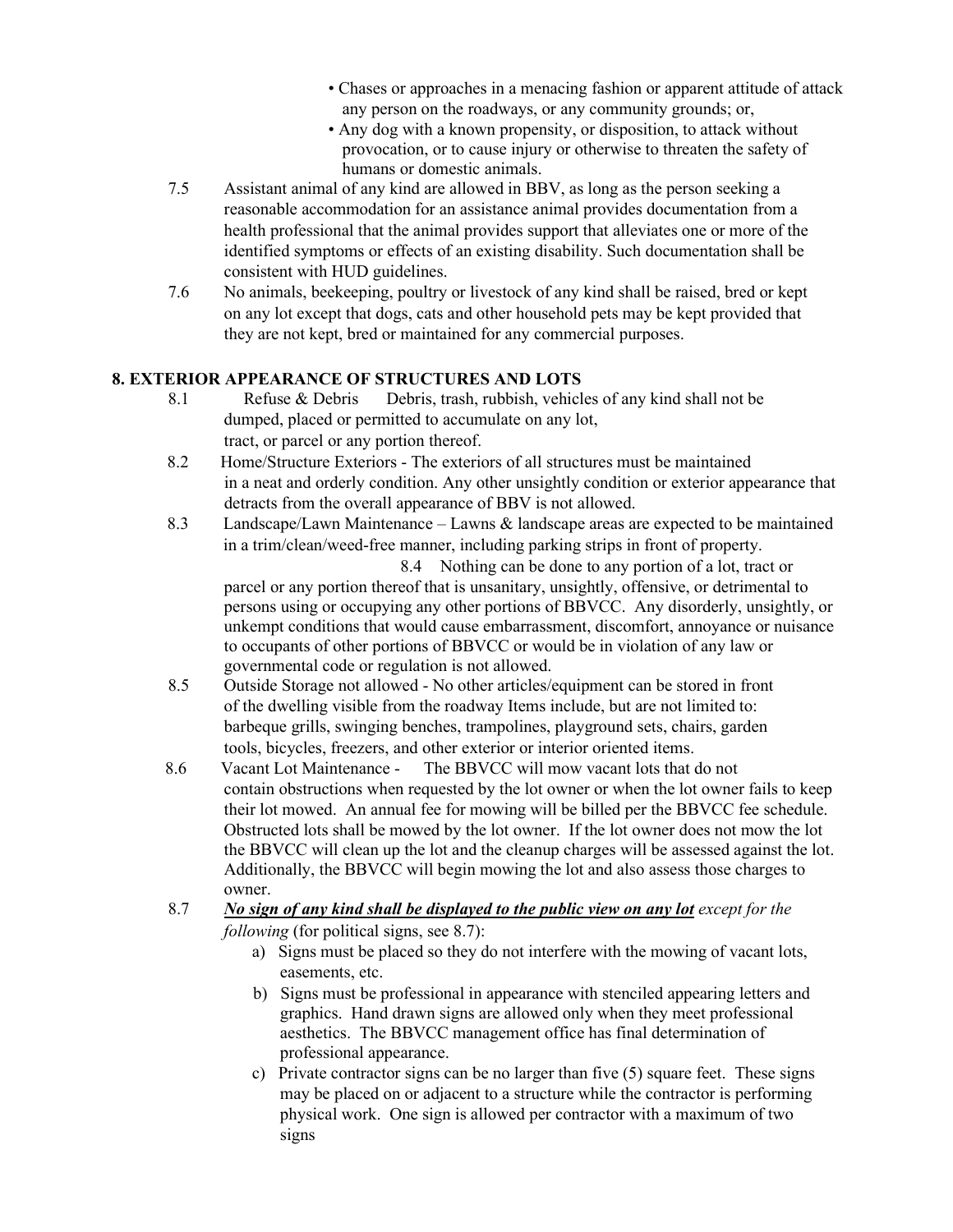per lot.

- d) For Sale and or Rental Signs are to be twelve (12) inches by eighteen (18) inches, white with red lettering, and limited to one sign per lot.
- e) Signs are to be promptly removed upon the completion of private contractor work, sale or rental of property, or expiration of listing.
- 8.8 Political signs, in accordance with the RCW 64.38.034, may be displayed on a homeowner's lot with the following restrictions:
	- a) Signs can be no larger than 18 inches X 24 inches;
	- b) Signs must be at least 15 feet from the hard edge of the road;
	- c) Signs can be displayed no sooner than 30 days before any General, Primary, or special election in Whatcom County;
	- d) Signs must be concerning a ballot (voting) issue of © above;
	- e) Signs must be removed the next day following the election;
	- f) Only one sign per ballot issue per lot allowed.

## **9. RENTAL PROPERTIES**

- 9.1 A member may rent, lease, or otherwise transfer use of occupancy of their home for residential purposes. However, a member may not rent/lease or otherwise transfer use or occupancy of any home for a period of less than thirty (30) days. (Policy Resolution No. 8-08-15-02)
- 9.2 **Any owner renting/leasing shall be deemed to have assigned membership privileges to use the Common Areas to the tenant. Subleasing is prohibited**. (Bylaws, Section 11.1)
- 9.3 Prior to occupancy by anyone other than the owner BBVCC requires a copy of the lease or rental agreement to be filed with the BBV office and the payment of the rental transfer fee.
- 9.4 Owners who rent or lease their property shall remain ultimately responsible for the actions of their lessee, including damage caused by, or violations of BBV Governing Documents.
- 9.5 It is the responsibility of the owners to ensure that the users of the property are familiar with the governing documents.
- 9.6 Fees assessed for any violations, if unpaid by the lessee/occupant, will become a charge against the owner.

## **10. NOISE, LANGUAGE, DISORDERLY CONDUCT, TRESPASS**

- 10.1 It is a violation for any person to cause or allow to be caused sound that is a public disturbance, or which unreasonably disturbs or interferes with the peace, comfort and/or repose of others in the Village. Offenders are subject to fines. (See Fine Schedule.) The following sounds are determined to be public disturbance noises:
	- 10.1.1 Repetitive or continuous sounding of any horn or siren, except as a warning of danger or as specifically permitted or required by law;
	- 10.1.2 Frequent, repetitive or continuous sounds in connection with any motor vehicle, motorcycle, off-highway vehicle or internal combustion engine;
	- 10.1.3 Frequent, repetitive or continuous loud sounds which emanate from any building, structure, or property, such as sounds from musical instruments, audio sound systems, band sessions, or social gatherings;
	- 10.1.4 Sound from audio sound systems (whether stationary or in a vehicle), such as tape players, radios and compact disc players, operated at an excess volume;
	- 10.1.5 Sound from audio equipment, such as tape players, radios, and compact disc players, operated at a volume to reasonably disturb peace and comfort beyond the property source.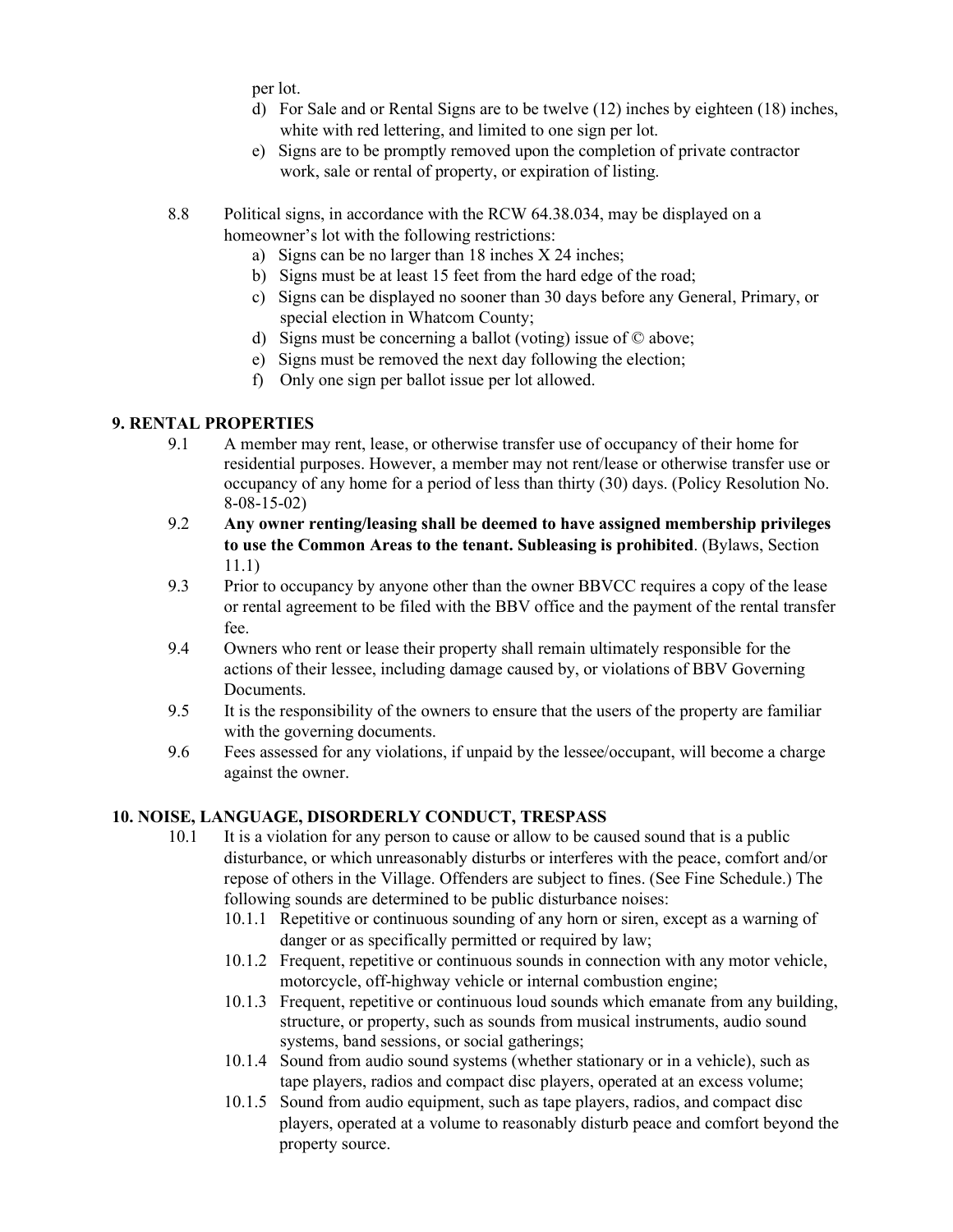- 10.2 Construction, construction deliveries and industrial noises, including but not limited to, motorized construction and equipment operation, hammering, blasting, drilling, and sawing in BBV between the hours of 7:00 PM & 7:00 AM
	- 10.2.1 This subsection shall not apply to noises caused by projects required in an emergency to repair public facilities or utilities or to prevent immediate damage or harm to persons or property in the Village.
	- 10.2.2 Radios are banned from construction sites; this includes the use of car radios, boom boxes etc. unless they are being used with headsets. Construction crews are expected to comply with BBVCC Rules and Regulations, especially regarding pets. (see 6.1.1)
	- 10.2.3 These rules regarding loud noise shall not apply to regularly scheduled events or maintenance at parks, such as public address systems for games, common area activities or concerts.
- 10.3 Persons using profane or abusive language or behavior toward the Board of Directors, Committee members, BBV Staff, Security, or anyone interfering with the performance of their duties are subject to a fine. (See Fine Schedule.) No warnings will be issued for first offenses. Assault on Board and Committee Members, the BBV staff, or Security Officers is subject to criminal prosecution.
- 10.4 Disorderly conduct will not be tolerated within BBV. Fines will be applied to any violators.

A person is guilty of disorderly conduct if he/she, without lawful authority:

- 10.4.1 Uses abusive language
- 10.4.2 Intentionally disrupts any lawful assembly or meeting of persons;
- 10.4.3 Intentionally obstructs pedestrian or vehicular traffic;
- 10.4.4 Causes, provokes or engages in any fight or brawl;
- 10.4.5 Makes or causes to be made any behavior that disturbs the peace, comfort and repose of the residents and/or the Village.
- 10.5 It is a violation of BBVCC Rules and Regulations to trespass on, over, around or through any of the fenced community property areas including, but not limited to: the marina, the maintenance yard, the swimming pool and the lower perimeter gate. Violators shall be cited and charged a fine for each violation. (See Fine Schedule)
- 10.6 It is a violation of BBVCC Rules and Regulations to trespass on privately owned properties within BBV. This rule will be enforced, and a citation issued only upon official complaint of the property owner (see Fine Schedule).

# **11. FACILITIES**

- 11.1 The BBVCC Clubhouse is available for rental by Club members on those days when no Club events are scheduled, except for U.S. and Canadian holidays. Rental of the Clubhouse may be scheduled, and a key obtained through the BBV office.
- 11.2 The rules governing use of the golf course are listed in Golf Course Rules and Regulations, which can be obtained at the BBV office. Only golfers actively playing a round are allowed on the course. The following activities will not be allowed in the golf course lakes. All offenders will be fined for each offense. (See Fine Schedule.)

| No Swimming | No raking for golf balls   |
|-------------|----------------------------|
| No bathing  | No dragging for golf balls |
| No wading   | No fishing                 |
|             |                            |

- 11.3 The Maintenance Shop houses tools and equipment used by the BBV staff in the performance of their duties. No tools or equipment belonging to BBVCC will be loaned to residents.
- 11.4 Rules governing use of the Marina are listed in the Marina Rules & Regulations obtained at the BBV office. All questions concerning marina matters should be referred to the Harbormaster (the General Manager).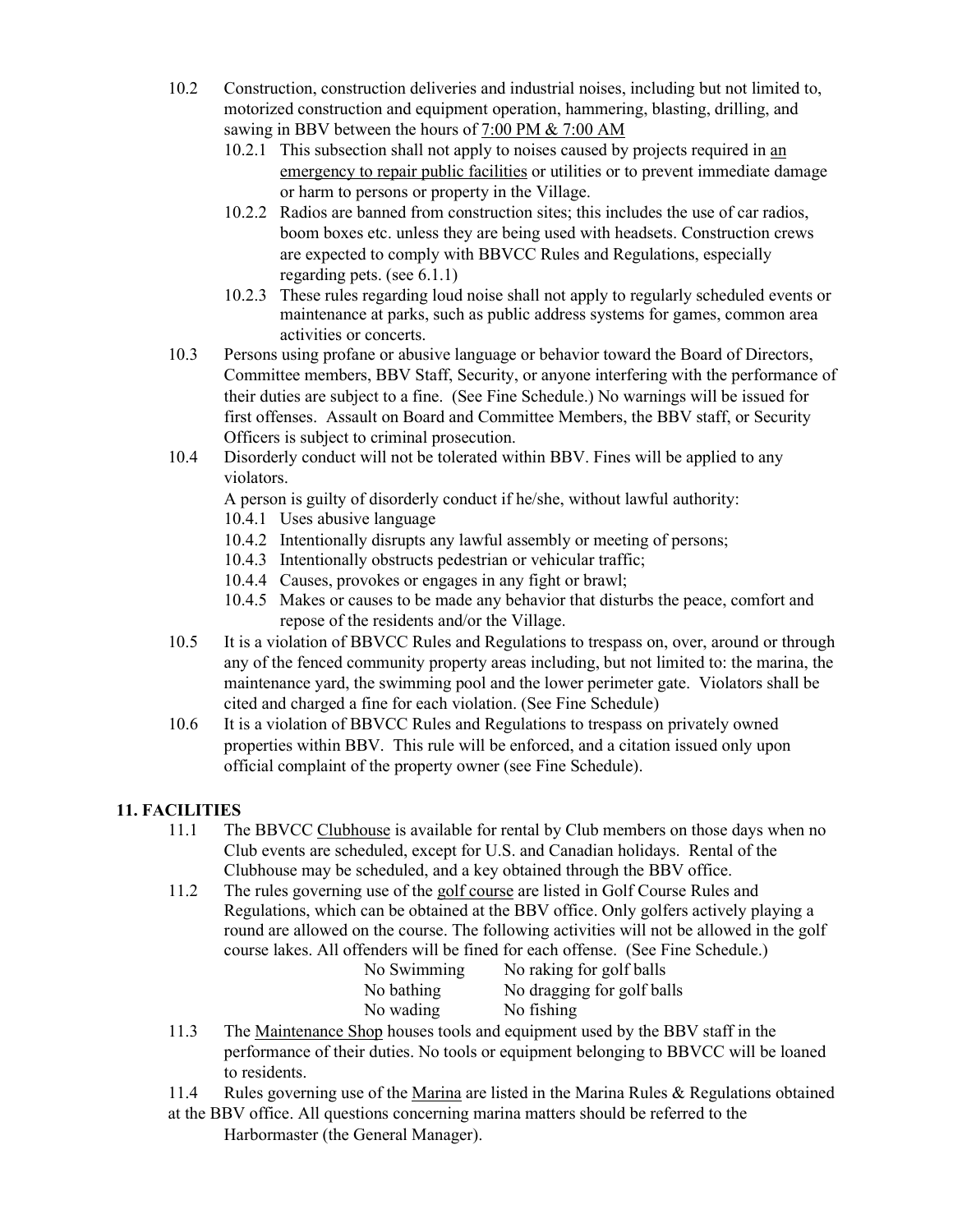- 11.4.1 Boat owners must notify Security of an impending visit by a contractor, or broker, and provide the name, slip number, and expected time of arrival.
- 11.4.2 If an owner has granted permission for an individual to enter BBV for the purpose of removing his/her boat from the marina, advance notification must be given.
- 11.4.3 Unauthorized use of the launch ramp is prohibited and will result in a fine. (See Fine Schedule.)
- 11.5 The pool is available to all owners/lessees with their guests.
	- Owners must obtain a pool pass, for a fee, from the office PRIOR to use of the pool.
		- The pool rules are displayed in the pool area
		- All those entering the pool area must follow the pool rules.
		- Schedules for pool hours may be picked up at the BBVCC office.
			- 1. Guest must be accompanied by and remain with a BBV member.
			- 2. No Diving, Running or Horseplay is allowed.
			- 3. No one with a disease spread by water may use the pool. (This includes diarrhea, vomiting, open sores/wounds, skin infections, ear infections or eye infections).
			- 4. No one under the influence of alcohol or drugs may use the pool.
			- 5. Everyone MUST take a cleansing shower before using the pool.
			- 6. Food is allowed ONLY in the picnic area. ONLY plastic beverage containers allowed on pool deck.
			- 7. A responsible adult (18+) MUST accompany children less than 13 years of age & MUST be at the pool at all times.
			- 8. When person 13 to 17 years are using the pool, they MUST come in a group of at least two (2) people & remain together while at the pool.
			- 9. Reserving of chairs is not permitted.
			- 10. Swimmer of all ages must wear appropriate swimming attire. Nudity is NOT allowed. NO diapers are permitted in the pool. (This includes swim diapers)
			- 11. Only toys & equipment approved by BBVCC may be used in the pool.
			- 12. Only life preserver vests approved by the coast guard & water wings on children are permitted in the pool.
			- 13. Lounge chars are not permitted in the kiddie pool area.
			- 14. Diaper changing areas are located in each locker room.
			- 15. Our pool staff are not lifeguards, they supervise users and enforce rules.
			- 16. The pool may be closed for adverse/unsafe conditions at managements discretion.
			- 17. Anyone refusing to obey the regulations is subject to removal from the premises.
			- 18. Pool staff will turn away users once pool is at maximum occupancy. Please check back later.
			- 19. The General Manager  $\&$  pool operators have the authority to enforce more stringent rules than those listed above to ensure the health, safety & comfort of all patrons.
- 11.6 Recreational areas are for the enjoyment of owners/lessees and their guests.
	- There is NO overnight camping in motor homes, trailers, campers or tents allowed. Violators will be cited; the fine is \$100.00.
	- Refuse is to be disposed of in containers provided for that purpose.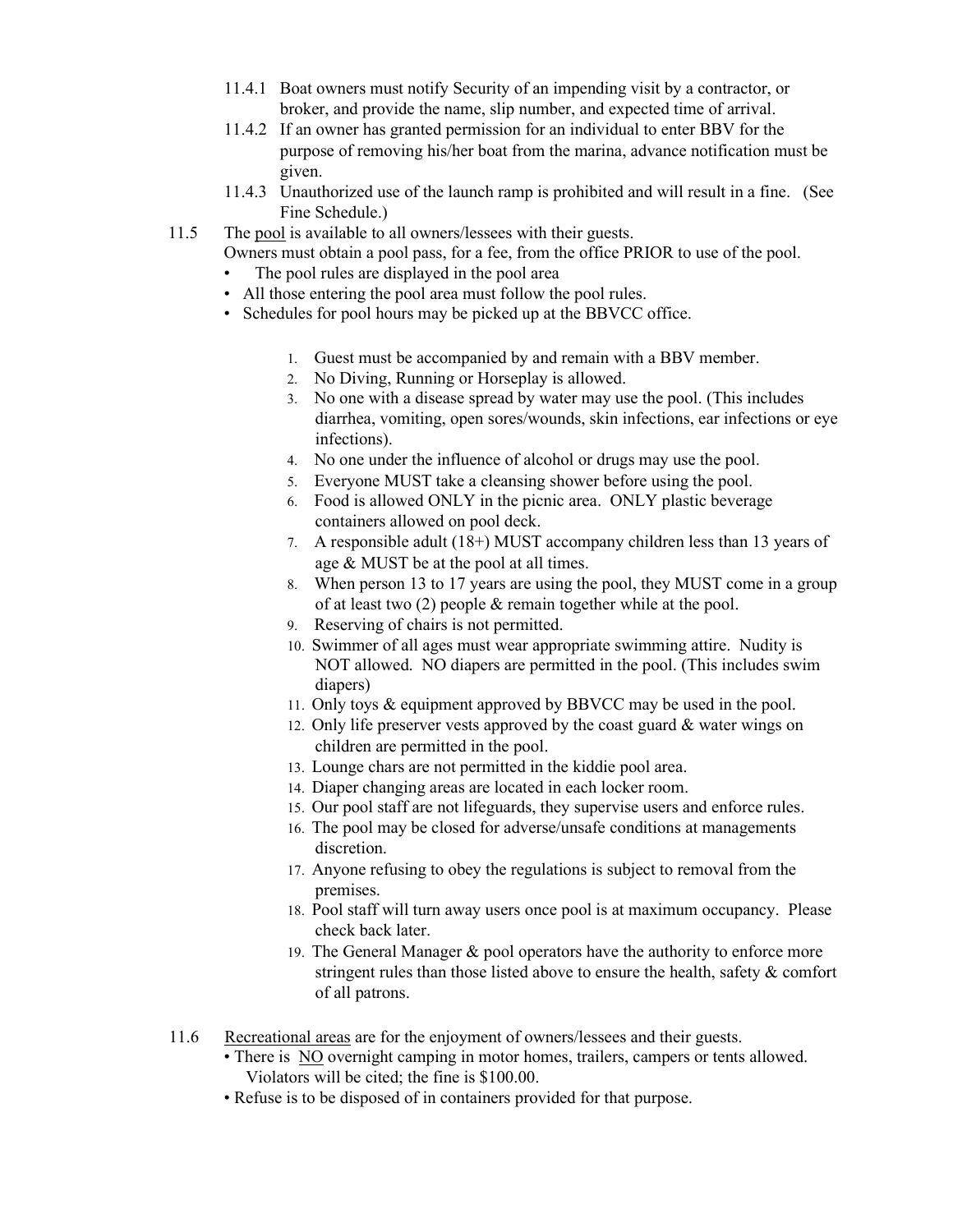- Pets are always to be on a leash when on BBV property and owners must clean up after their dogs. Violators will be cited \$50.00.
- Common areas are to be deemed a "Quiet Zone" between the hours of 7:00 pm and 7:00 am ("Quiet Zone" is a zone that adheres to the General Rules 10/10.1 to 10.1.5).
- No Parking allowed in common areas between midnight and dawn.
- No Trespassing allowed along the bluff.
- 11.7 Tennis, Pickle Ball, and Basketball court
	- The village currently has one court designated for exclusive use for each of tennis, pickleball, and basketball.
	- Additionally, we also have one additional court that can be used for either tennis or pickleball.
	- Because of the popularity of our courts, and particularly of pickleball, guest usage is limited to only those playing with an owner/resident on one court with that same owner/resident. For guests that wish to play with others and/or play on our courts without the owner/resident present, they must purchase a sponsored pass.
	- In order to provide reasonable court access to all groups and players of all levels, the General Manager or proxy reserves the right to limit court reservations to groups consistently booking out available court times.
- 11.8 In the beach areas, private property extends to the higher high tide line in front of the beachfront lots.
	- Owners/lessees must keep off the private property of other members.
	- Driftwood shall not be removed from the beach areas.
	- Campfires are allowed on the Club beaches provided they have a maximum diameter of two (2) feet and are maintained below the higher high tide line, as per State Regulations.
	- No fires are allowed in the logs or other debris which would provide fuel for the fire.
	- No fires are allowed where the smoke issuing from the fire is a nuisance or health hazard to nearby residents. BBV Security personnel will make the determination as to whether the smoke in question is a nuisance or health hazard.

## **12. FIRES, GARBAGE, REFUSE**

- 12.1 Fires: Outdoor fires may be considered a smoke nuisance or health hazard to neighbors; complaints made to Security or the Office will be promptly investigated to determine if the cited burning must cease immediately or if it can continue.
	- 12.1.1 Burning of lumber or any other construction materials is strictly prohibited. Only properly dried and seasoned wood may be burned outdoors.
	- 12.1.2. Outdoor fires shall always be attended/guarded.
	- 12.1.3. All burning must conform to applicable Whatcom County Recreational fire regulations.

12.1.4. When a county "burn ban" is in effect, the outdoor burning of any material

whatsoever is prohibited.

- 12.2 Refuse Storage and Placement:
	- 12.2.1 Disposal of garbage, household waste or any other type of refuse ("Refuse") shall be the responsibility of the lot owner
	- 12.2.2 No lot shall be used or maintained as a dumping ground for refuse.
	- 12.2.3 Household refuse shall be kept in closed containers. Heavy duty refuse containers provided by SSC and others, may be stored at the side of the garage or dwelling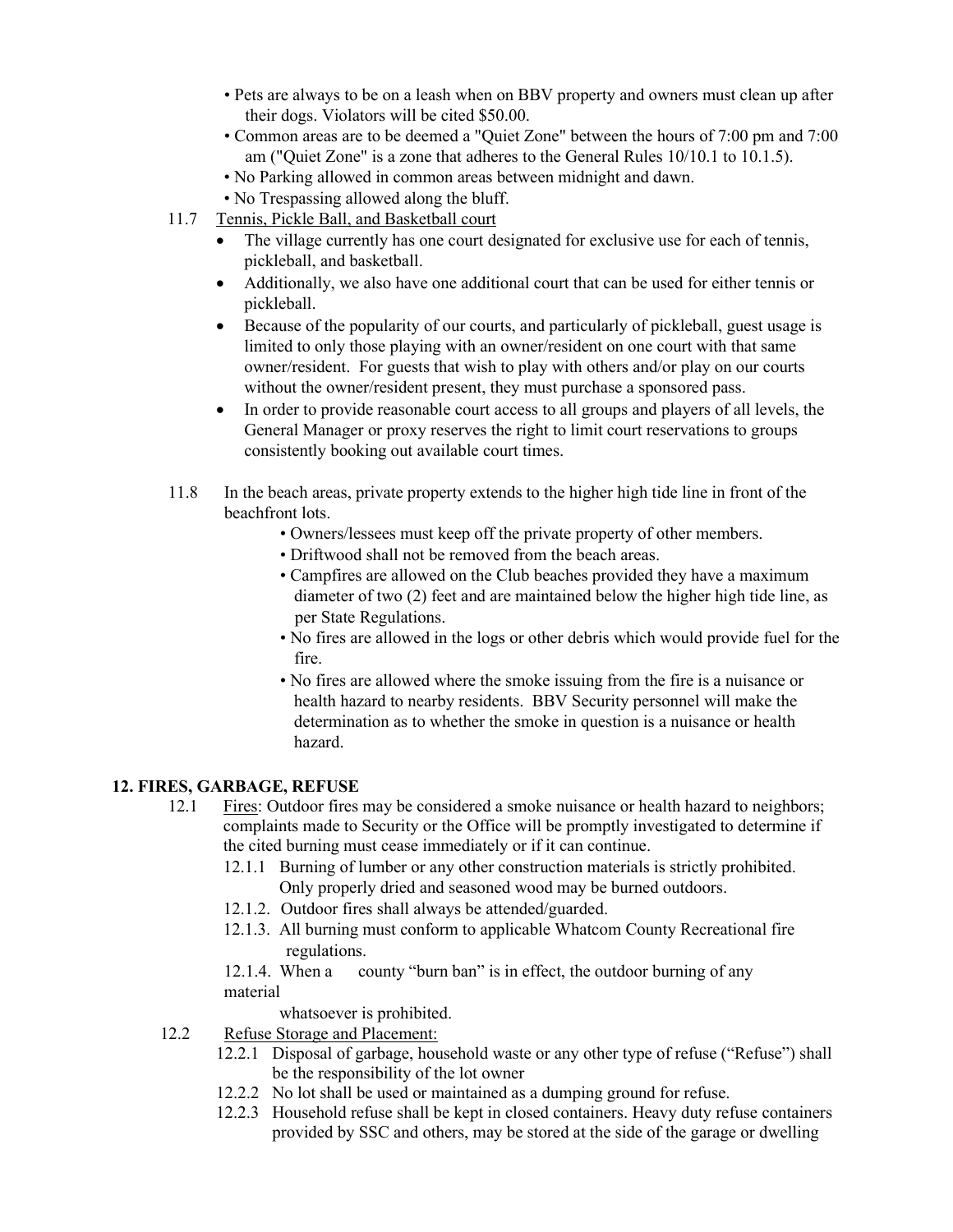provided the lid is closed  $\&$  refuse is not overflowing. Other containers such as recycling boxes or privately purchased containers, must be as a minimum, be stored behind ACC approved fence screening.

- 12.2.4 Refuse placed curbside prior to and after scheduled pick-up: The expectation is that the owner shall make all reasonable efforts to minimize the time where the containers stand at curbside, prior and subsequent to pick up. Owners who are traveling, or only present for portions of the week, should make suitable arrangements to ensure that containers are moved as necessary to meet the abovementioned expectation.
- 12.2.5 Composting is an acceptable means of on-site disposal of non-toxic organic waste.
- 12.2.6 Incineration of any type of household refuse is prohibited.

## **13. WEAPONS/FIREWORKS**

- 13.1 The discharge of any weapon, including BB gun, air gun, bow and arrow, firearms, or slingshot etc., is prohibited.
- 13.2 The discharge of any fireworks is prohibited.

## **14. VIOLATIONS/ENFORCEMENT**

Any violations of the governing documents will be subject to a fine and/or losing the status as a "Member in Good Standing" status.

- 14.1 Fines may be doubled, or tripled, as noted in this document.
- 14.2 For all citations, owners have 14 days to submit a request for a hearing to appeal the violation. Should this period pass, the fine as proposed will be deemed collectable. Otherwise, a hearing will be scheduled and collection actions will cease until the hearing has concluded.
- 14.3 Once a fine has been assessed (either through failure to request a hearing or as a result of the hearing), owner has 30 days to pay fines or late fees, interest, and other legal fees that have been incurred.
- 14.4 Failure to come into compliance within 3 attempts/citations and/or failure to pay accumulated fines may result in the Board taking legal action and pursing all remedies allowable by law.

### **15. RESIDENTIAL PURPOSE ONLY**

- 15.1 Each lot, tract or parcel shall be used for single-family residential purposes only (the operation of a business or other commercial enterprise from a Birch Bay Village residence or vacant lot is prohibited), unless otherwise provided.
- 15.2 No structure of a temporary character, trailer, motor home, fifth wheel, basement, tent, shack, garage, barn or other outbuilding shall be used or placed on any lot, tract or parcel at any time as a residence, except Mobile Homes for residential purposes may be located on any lot, tract or parcel which is designated as a Mobile Division lot, in accordance with the Declaration of Rights, Restrictions, and Covenants of Birch Bay Village.
- 15.3 Visible vehicle repairs and maintenance is considered a nuisance to the neighborhood and is prohibited on any lot, tract or parcel of said land in Birch Bay Village.

## **16. DOCKS ON KWANN LAKE AND THUNDERBIRD LAKE**

- 16.1 Prior to installing a floating dock on Kwann or Thunderbird Lake, the owner must have obtained written approval from the Architectural Control Committee (ACC). For approval and installation requirements see the Architectural Rules and Regulations (AR&Rs) Section 3.15.
- 16.2 The owner of the floating dock shall maintain the dock in a safe operating condition and shall remove it from the water upon management's request.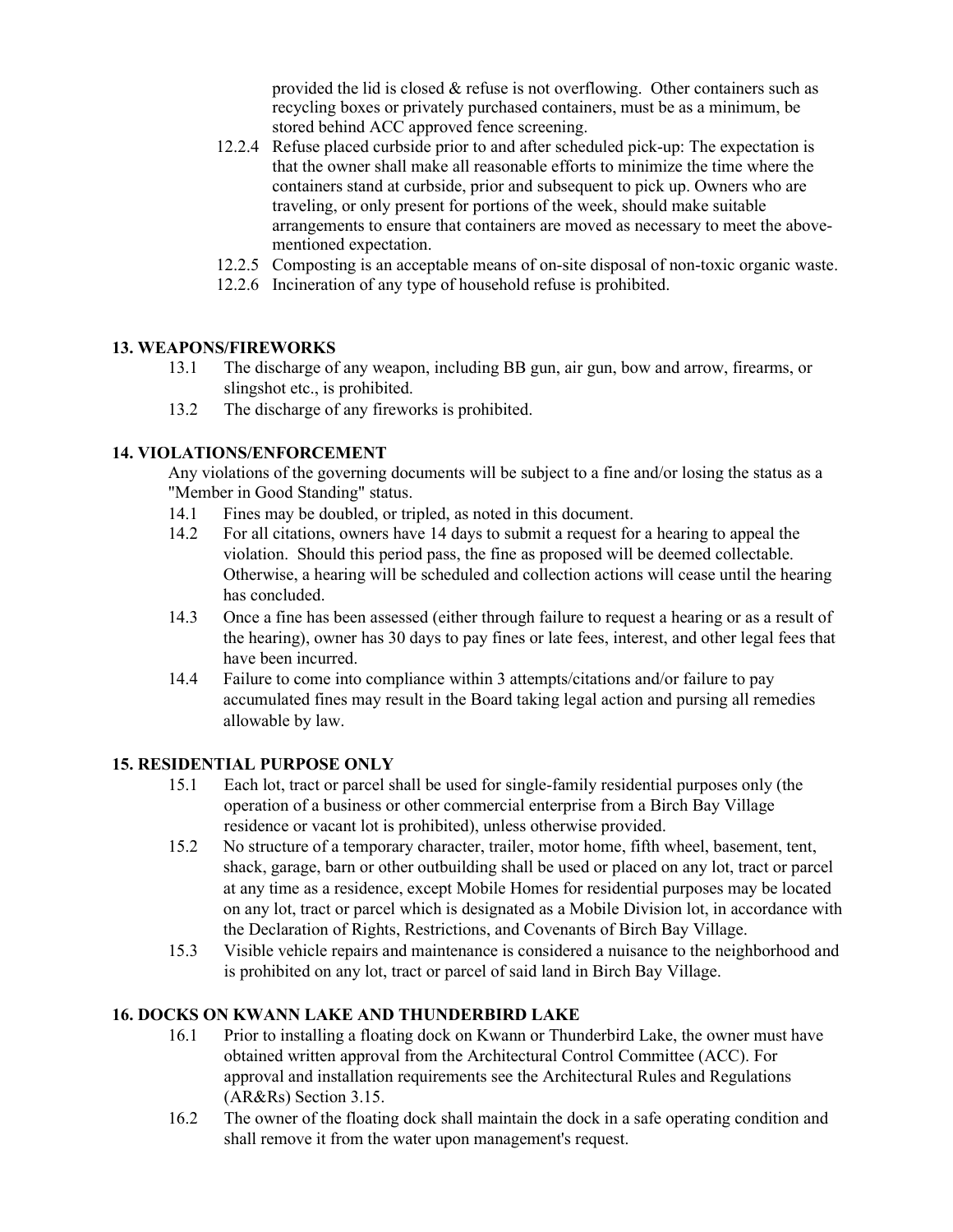- 16.3 Since the floating docks are in the community areas, then these docks would and should be available as "limited access community property;" in other words the public may dock onto these private docks, but may not enter the private property without owner's consent (just as someone could paddle up to a set of stairs and rest there if they choose).
- 16.4 No motorized devices of any kind are allowed on Kwann or Thunderbird Lake.

## **17. FISHING**

Fishing is not allowed on the Lakes, Ponds, or Docks, except that fishing is permitted past the blue line marked on the Marina Gas/Pump-out/Guest Dock (by Lighthouse Park). When a boat approaches the Gas/Pump-out/Guest Dock, the person(s) fishing must reel in their lines and give the boat the right of way. All children under 12 years old must wear a life jacket and be accompanied and supervised by an adult (18 years old or older).

### **18. ARCHITECTURAL**

The BBVCC Architectural Rules and Regulations contain the procedures for approval of the following:

- a. Creation, replacement or renovation of structures (homes, sheds, fences, walls, docks, etc.).
- b. Tree removal.
- c. Resolution of exterior lighting disputes.

### **19. FLAGS**

- 19.1 Members of the BBVCC security staff are responsible for maintaining the flag at the entrance to the Village. Security staff will follow the federal guidelines as outlined below to determine when the flag of the United States will be flown at half-staff. The United States flag shall be flown at half-staff as follows;
	- May 15 (Peace Officers Memorial Day, unless that day is also Armed Forces Day)
	- Memorial Day (until noon)
	- September 11 (Remembrance Day)
	- December 7 (Pearl Harbor Remembrance Day)

Up to date information and daily reminders of when to fly the flag at half-staff at...

### [www.halfstaff.org](http://www.halfstaff.org/)

Under [4 U.S.C.](https://en.wikipedia.org/wiki/Title_4_of_the_United_States_Code) [§ 7\(m\)](https://www.law.cornell.edu/uscode/text/4/7(m)) and established traditions by Presidential proclamations, the flag of the United States is to be flown at half-staff on rare occasions, in the following circumstances:

- For thirty days after the death of a current or former president or president-elect.
- For ten days after the death of a current [vice president, c](https://en.wikipedia.org/wiki/Vice_President_of_the_United_States)urrent or retired [chief](https://en.wikipedia.org/wiki/Chief_Justice_of_the_United_States) [justice,](https://en.wikipedia.org/wiki/Chief_Justice_of_the_United_States) or current [Speaker of the House of Representatives.](https://en.wikipedia.org/wiki/Speaker_of_the_United_States_House_of_Representatives)
- From the day of death until interment of an [Associate Justice of the Supreme](https://en.wikipedia.org/wiki/Associate_Justice_of_the_Supreme_Court) [Court,](https://en.wikipedia.org/wiki/Associate_Justice_of_the_Supreme_Court) a secretary of an executive or military department, a former vice president, the [President Pro Tempore of the Senate,](https://en.wikipedia.org/wiki/President_Pro_Tempore_of_the_United_States_Senate) or the governor of a state, territory, or possession.
- On the day of death and the following day for [a Member of Congress.](https://en.wikipedia.org/wiki/Member_of_Congress)
- On [Memorial Day](https://en.wikipedia.org/wiki/Memorial_Day) until noon.
- Every September 11 in remembrance of the [September 11 attacks.](https://en.wikipedia.org/wiki/September_11_attacks)
- Upon presidential proclamation, usually after the death of other notable figures or tragic events.

Federal law includes a Congressional request that the flag be flown at half-staff on [Peace](https://en.wikipedia.org/wiki/Peace_Officers_Memorial_Day) [Officers Memorial Day](https://en.wikipedia.org/wiki/Peace_Officers_Memorial_Day) (May 15), unless that day is also [Armed Forces Day.](https://en.wikipedia.org/wiki/Armed_Forces_Day) Presidential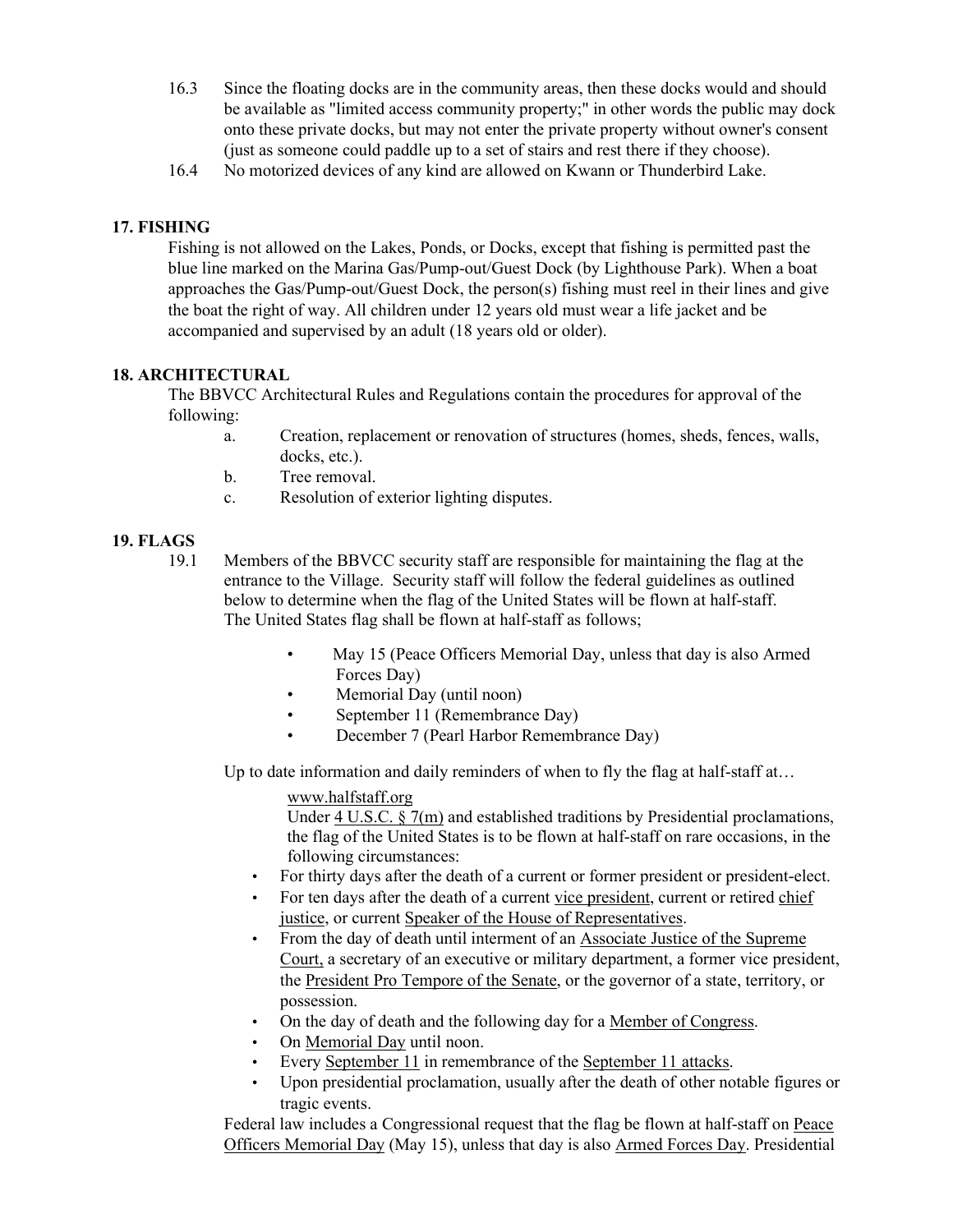proclamations also call for the flag to be flown at half-staff on [Pearl Harbor](https://en.wikipedia.org/wiki/Pearl_Harbor_Remembrance_Day) [Remembrance Day\(](https://en.wikipedia.org/wiki/Pearl_Harbor_Remembrance_Day)December 7) and [Patriot Day](https://en.wikipedia.org/wiki/Patriot_Day) (September 11). [Governors](https://en.wikipedia.org/wiki/Governor#United_States) of U.S. states and territories are authorized by [federal law](https://en.wikipedia.org/wiki/United_States_Code) to order all U.S. and state flags in their jurisdiction flown at half-staff as a mark of respect for a former or current state official who has died, or for a member of the armed forces who has died in active duty. The governor's authority to issue the order is more restricted than the president's and does not include discretion to issue the order for state residents who do not meet the criteria stated. Since a governor's executive order affects only his or her state, not the entire country, these orders are distinguished from presidential proclamations.

### **20. SECURITY COURT**

- 20.1 Members or Guests who receive a non-property related citation and wish to contest the citation and/or do not pay the citation will be scheduled to appear at the earliest Security Court.
- 20.2 Members will receive a notice of their hearing at least fourteen (14) days in advance of the hearing.

The notice shall include:

a) The place, day and hour of the hearing;

b) A copy of the citation and incident report if applicable.

- 20.3 A third party, contracted by the Village, will preside at the hearing and will make a determination on the citation.
- 20.4 Failure to appear at the hearing will result in the upholding of the citation and a fine (see fine schedule)
- 20.5 If a guest is the offending party, it is recommended to also have the guest present, but it isn't required. Members are ultimately responsible for the fine.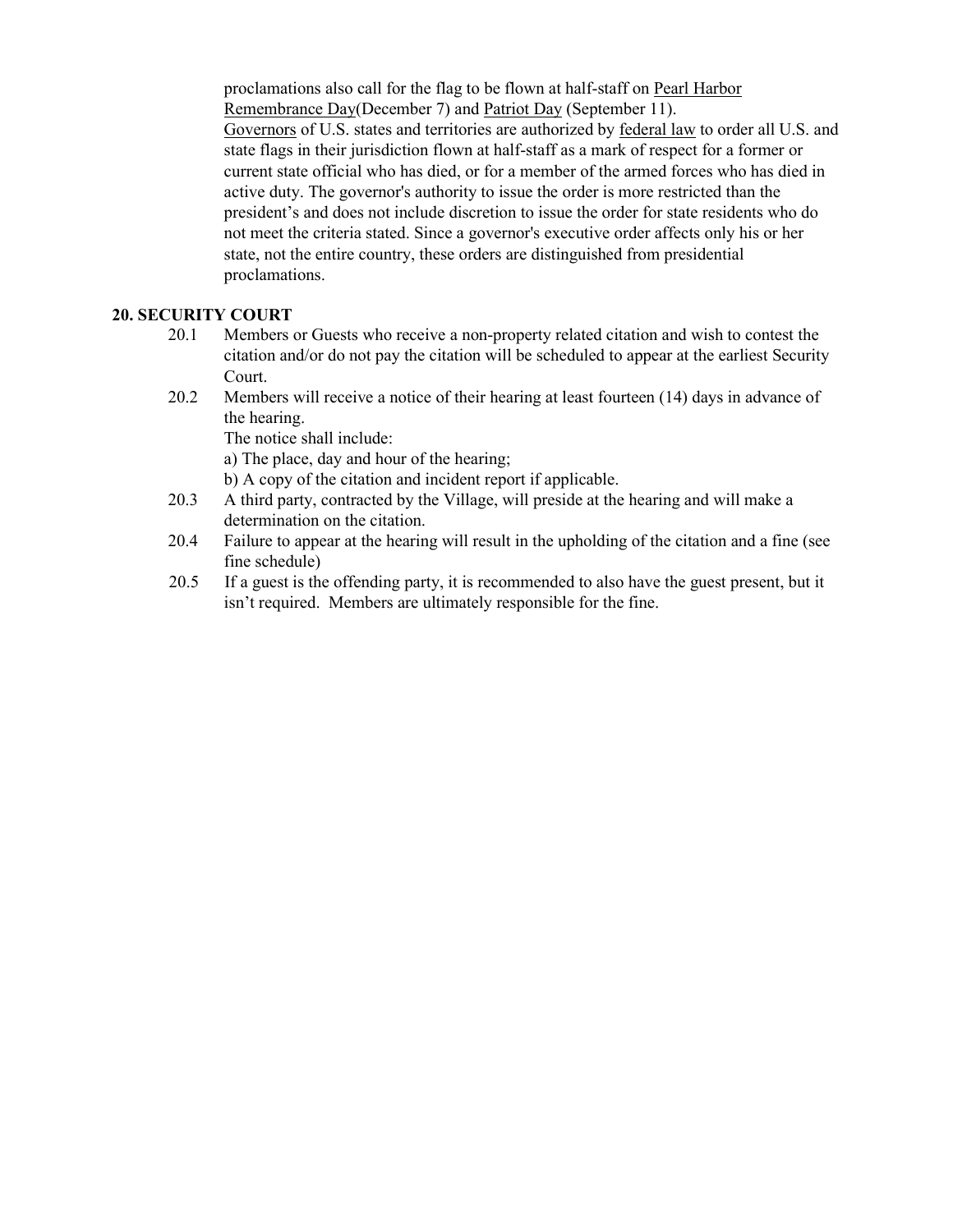## **APPENDIX - SCHEDULE OF FINES**

The Board of Directors has approved the below list of fines for infractions of BBVCC Bylaws, General Rules and Regulations, AR&Rs, Marina Rules and Regulations, Golf Rules and Regulations, and all other governing documents.

#### **VEHICLES**

|                                                 | <b>Infraction</b> | Fine           |
|-------------------------------------------------|-------------------|----------------|
|                                                 |                   |                |
| Speeding:                                       | 21-25 MPH         | \$75.00        |
|                                                 | 26-30 MPH         | \$100.00       |
|                                                 | 31-40 MPH         | \$150.00       |
|                                                 | 41 MPH and above  | \$500.00       |
| Speeding in School Bus Zone                     |                   | Fines doubled  |
| Failure to yield to a pedestrian in a crosswalk |                   | \$100.00       |
| Improper use of skateboards and or scooters     |                   | \$50.00        |
| Improper parking                                |                   | \$50.00        |
| Reckless Driving                                |                   | Up to \$500.00 |
| Improper entrance                               |                   | Up to \$500.00 |

**Note:** 1. A warning may be issued, at the officer's discretion for speeding 21 -25 MPH.

2. Infractions of 40 MPH and above carry a mandatory Security Court appearance.

3. Repeated infractions carry incremental doubling of fines and/or loss of "Member in Good Standing".

#### **PETS**

| <b>Infraction</b>                           | Fine                                |
|---------------------------------------------|-------------------------------------|
| Unattended Pets away from owner's Property: |                                     |
| $1st$ Offense                               | Warning                             |
| $2nd$ Offense                               | \$50.00                             |
| $3rd$ Offense                               | Removal of pet from BBVCC           |
| Not cleaning up after your pet:             |                                     |
| 1 <sup>st</sup> Offense                     | Warning                             |
| $2nd$ Offense                               | \$50.00                             |
| $3rd$ Offense                               | \$100.00                            |
| <b>Barking Dogs:</b>                        |                                     |
| $1st$ Offense                               | Warning                             |
| $2nd$ Offense                               | \$50.00                             |
|                                             | Incremental doubling of previous    |
| $3rd$ Offense                               | fines and / or Bark collar and / or |
|                                             | removal of dog from BBV.            |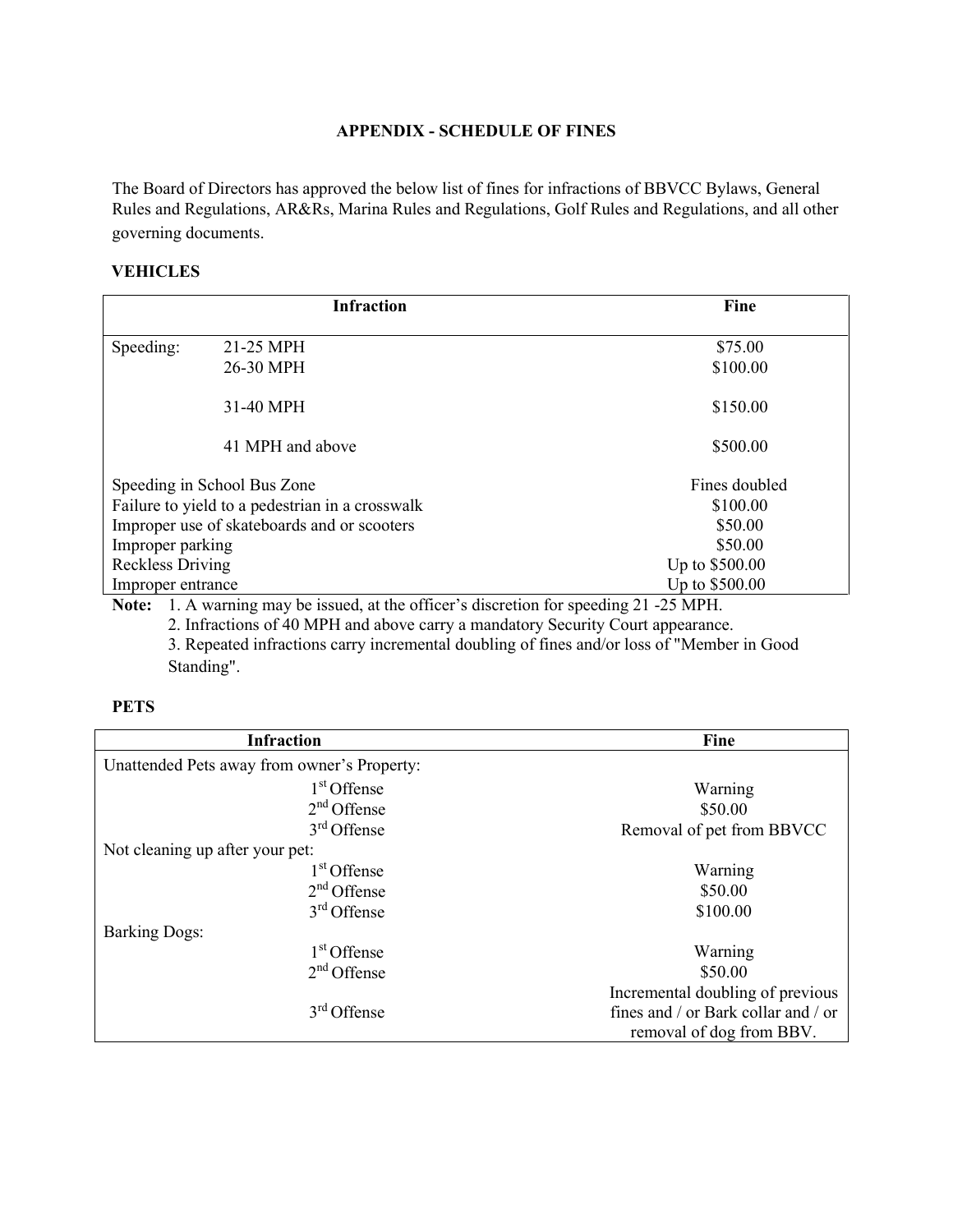## **NOISE/DISORDERLY CONDUCT/TRESPASS**

| Fine                                |
|-------------------------------------|
| \$100.00                            |
|                                     |
| \$100.00                            |
| \$50.00 up to \$500.00 each offense |
|                                     |
| Warning                             |
| \$50.00                             |
| \$100.00                            |
| \$250.00 each offense               |
|                                     |

**Note:** Repeated infractions carry incremental doubling of fines and/or loss of "Member in Good Standing".

## **GOLF COURSE LAKES**

| Infraction                        | Fine    |  |
|-----------------------------------|---------|--|
| Swimming, bathing or wading       | \$50.00 |  |
| Raking or dragging for golf balls | \$50.00 |  |
| Fishing                           | \$50.00 |  |

**Note:** Repeated infractions carry incremental doubling of fines and/or loss of "Member in Good Standing".

## **MARINA**

| <b>Infraction</b>                                                                                           | Fine             |  |
|-------------------------------------------------------------------------------------------------------------|------------------|--|
| Unauthorized use of the Launch Ramp                                                                         | $$150.00 + fees$ |  |
| Unauthorized use of the Marina Storage Yard                                                                 | $$50.00 + fees$  |  |
| Violation of the "No Wake" rule                                                                             | \$50.00          |  |
| No decals; fees not paid (impound)                                                                          | $$50.00 + fees$  |  |
| Mater Democrated informations against incomputed developed of fines and lead and the of the families in $C$ |                  |  |

**Note:** Repeated infractions carry incremental doubling of fines and/or loss of "Member in Good Standing".

#### **DUMPING**

| <b>Infraction</b>                                                                                                                                            | Fine             |
|--------------------------------------------------------------------------------------------------------------------------------------------------------------|------------------|
| No dumping on properties, including ditches $\&$<br>bodies of water (lakes, ponds, marina, etc.)                                                             | \$250.00 minimum |
| No disposal of household waste/refuse in<br>community garbage containers<br>(including all facilities, recreational areas, parks,<br>maintenance shop, etc.) | \$50.00 Minimum  |

## **SECURITY COURT**

| ıon                                                                | T.     |
|--------------------------------------------------------------------|--------|
| l ntua atı                                                         | Fıne   |
|                                                                    | ______ |
| $\mathbf{r}$<br>$\ddot{\phantom{0}}$<br>ppear<br>lure<br>Fa.<br>to | 200.00 |

#### **ARCHITECTURAL**

|--|